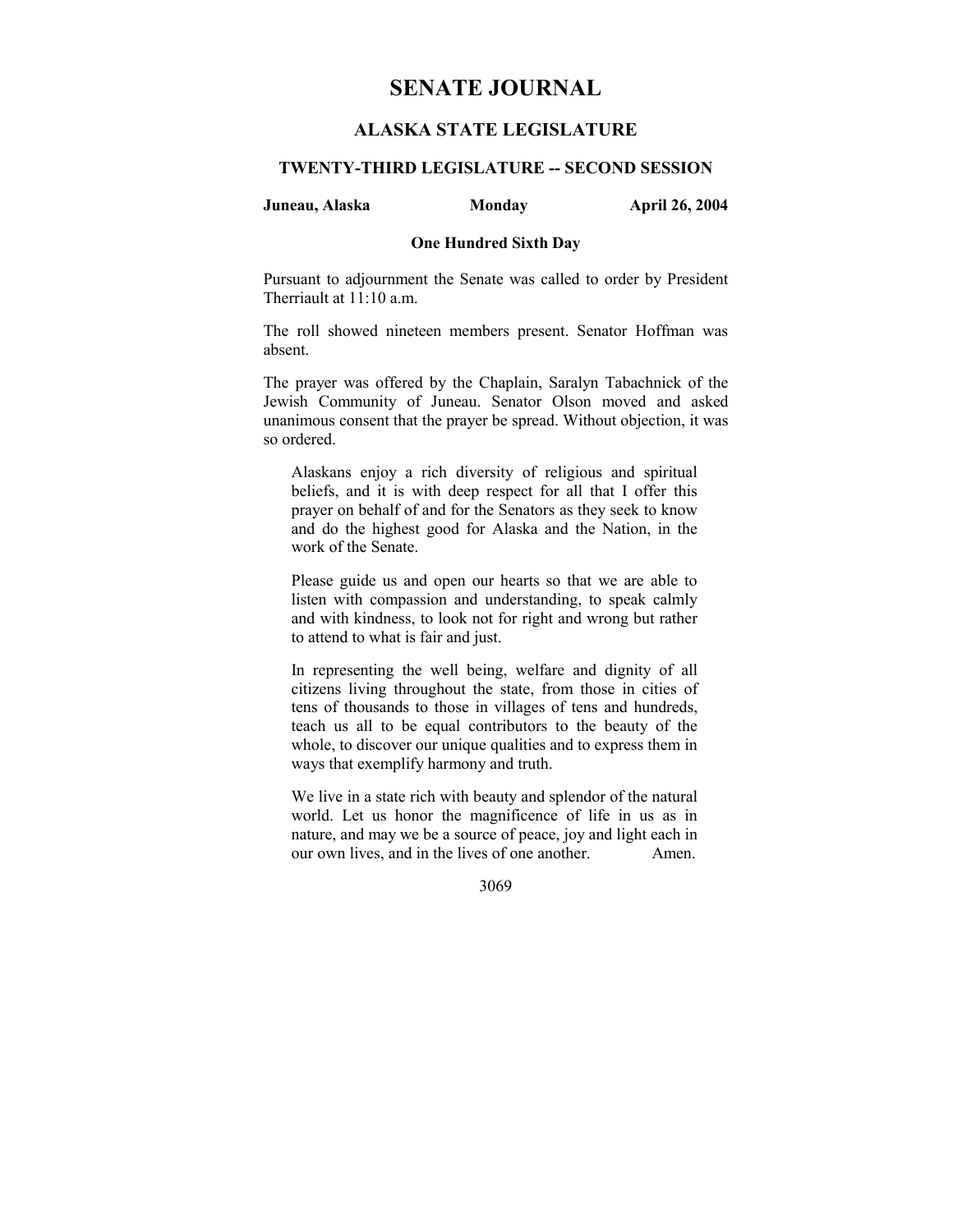Senator Wilken led the Senate in the Pledge of Allegiance.

### **Certification**

Senator Ben Stevens moved and asked unanimous consent that the journals for the one hundred third through one hundred fifth legislative days be approved as certified by the Secretary. Without objection, it was so ordered.

The presence of Senator Hoffman was noted.

#### **Messages from the Governor**

### **HB 478**

Message dated and received April 23 was read, stating the Governor signed the following bill and transmitted the engrossed and enrolled copies to the Lieutenant Governor's Office for permanent filing:

> HOUSE BILL NO. 478 "An Act relating to the issuance of commercial fishing interim-use permits; and providing for an effective date."

> > Chapter 20, SLA 2004 Effective Date: 04/24/2004

#### **SB 264**

Message dated and received April 23 was read, stating the Governor signed the following bill and transmitted the engrossed and enrolled copies to the Lieutenant Governor's Office for permanent filing:

> SENATE BILL NO. 264 "An Act repealing the time limitation on the authority of the Department of Natural Resources to enter into agreements with a person or persons desiring to own an oil or natural gas pipeline proposed to be located on state land for the purposes of providing for payment of the reasonable costs incurred in preparing for activities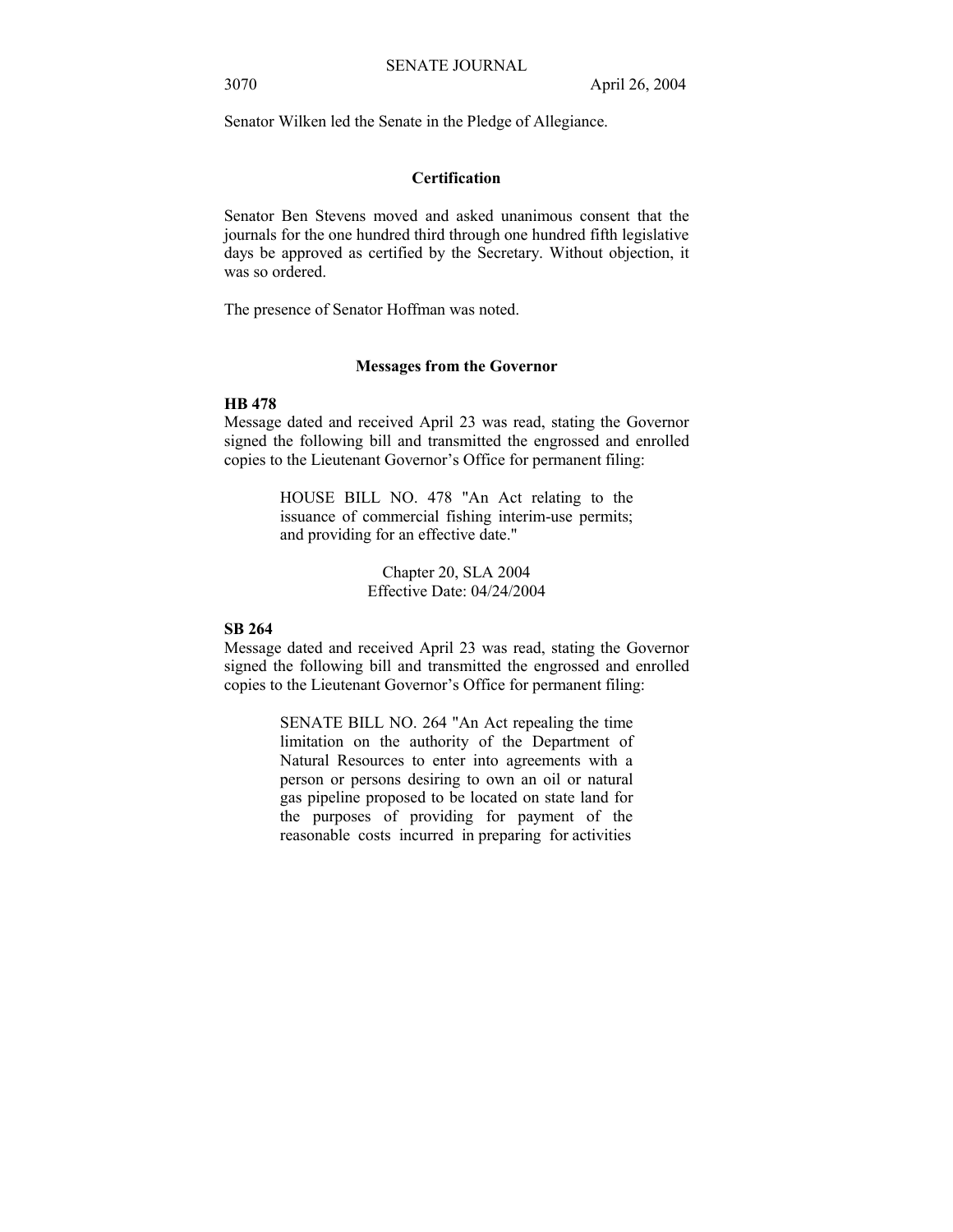before receipt of an application under the Alaska Right-of-Way Leasing Act; and providing for an effective date."

### Chapter 21, SLA 2004 Effective Date: See Chapter

### **HB 282**

Message dated and received April 23 was read, stating the Governor signed the following bill and transmitted the engrossed and enrolled copies to the Lieutenant Governor's Office for permanent filing:

> HOUSE BILL NO. 282 "An Act relating to contracts between the University of Alaska and its employees involving research or other development of intellectual property and to the authority of the president of the University of Alaska regarding employee contracts for development of intellectual property."

> > Chapter 22, SLA 2004 Effective Date: 07/22/04

#### **SB 201**

Message dated and received April 23 was read, stating the Governor signed the following bill and transmitted the engrossed and enrolled copies to the Lieutenant Governor's Office for permanent filing:

> CS FOR SENATE BILL NO. 201(HES) "An Act relating to home care and respite care; and providing for an effective date."

> > Chapter 23, SLA 2004 Effective Date: 04/24/2004

### **HB 394**

Message dated and received April 23 was read, stating the Governor signed the following bill and transmitted the engrossed and enrolled copies to the Lieutenant Governor's Office for permanent filing: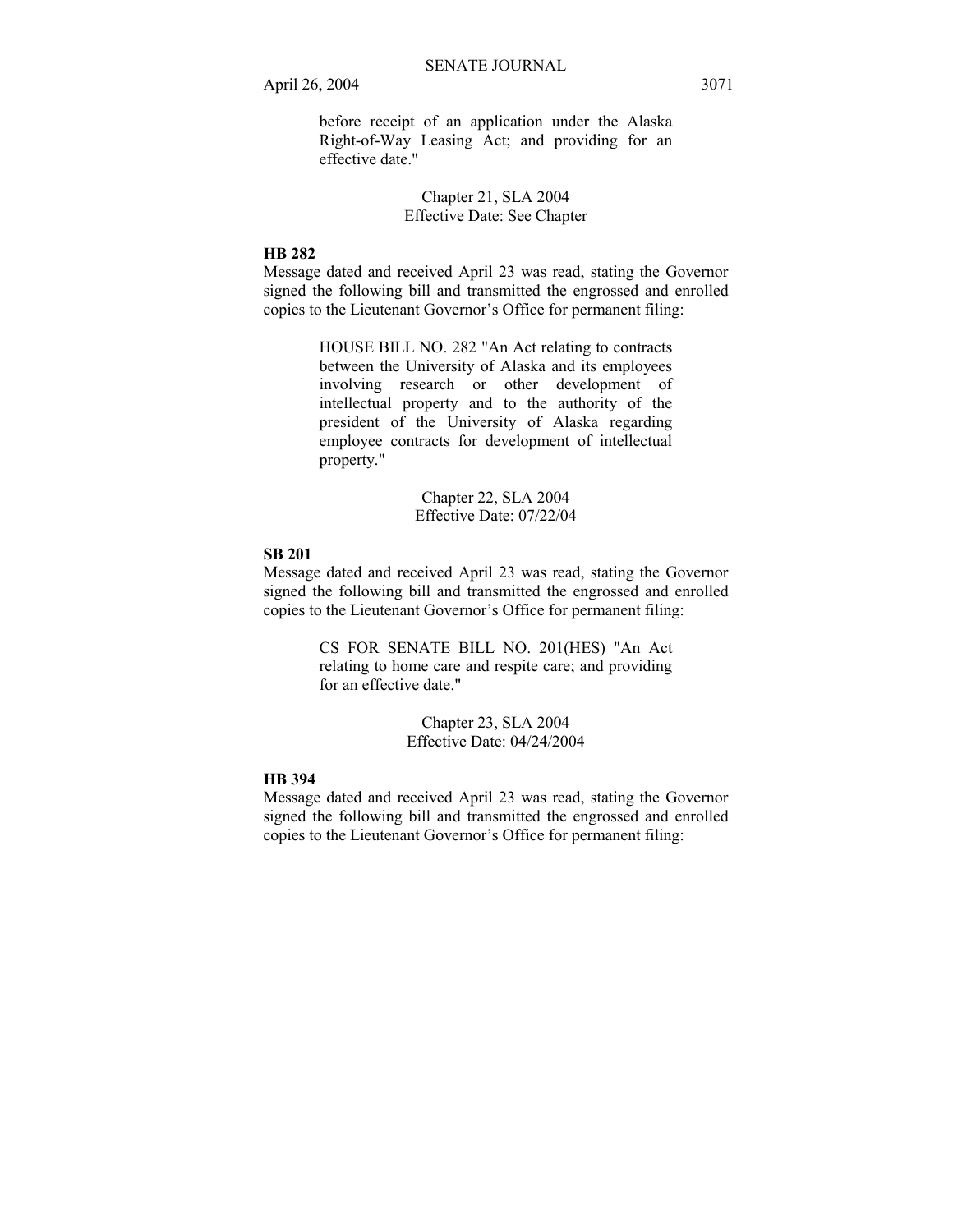CS FOR HOUSE BILL NO. 394(HES) "An Act extending the termination date of the Alaska Commission on Aging and making technical revisions to citations related to the commission."

> Chapter 24, SLA 2004 Effective Date: 07/22/04

#### **HB 340**

Message dated and received April 23 was read, stating the Governor signed the following bill and transmitted the engrossed and enrolled copies to the Lieutenant Governor's Office for permanent filing:

> CS FOR HOUSE BILL NO. 340(JUD) am "An Act relating to damages in an action for a defect in the design, construction, and remodeling of certain dwellings; and providing for an effective date."

> > Chapter 25, SLA 2004 Effective Date: 07/01/2004

Letter dated and received April 23 was read, stating in accordance with AS 39.05.080, I submit the following names for legislative confirmation of appointment to boards and commissions set out below:

### **State Board of Registration for Architects, Engineers and Land Surveyors**

Craig Fredeen - Eagle River Appointed: 4/22/2004 Term Expires: 3/1/2008

### **Board of Barbers and Hairdressers**

Debra Long - Fairbanks Appointed: 4/22/2004 Term Expires: 3/1/2008 Joylene A. Marrs - Anchorage Appointed: 4/25/2003 Reappointed: 4/22/2004 Term Expires: 3/1/2008 Angela J. Rosas - Houston Appointed: 4/22/2004 Term Expires: 3/1/2008 Larry Allen Ungerecht - Anchorage Appointed: 11/29/2000 Reappointed: 4/22/2004 Term Expires: 3/1/2008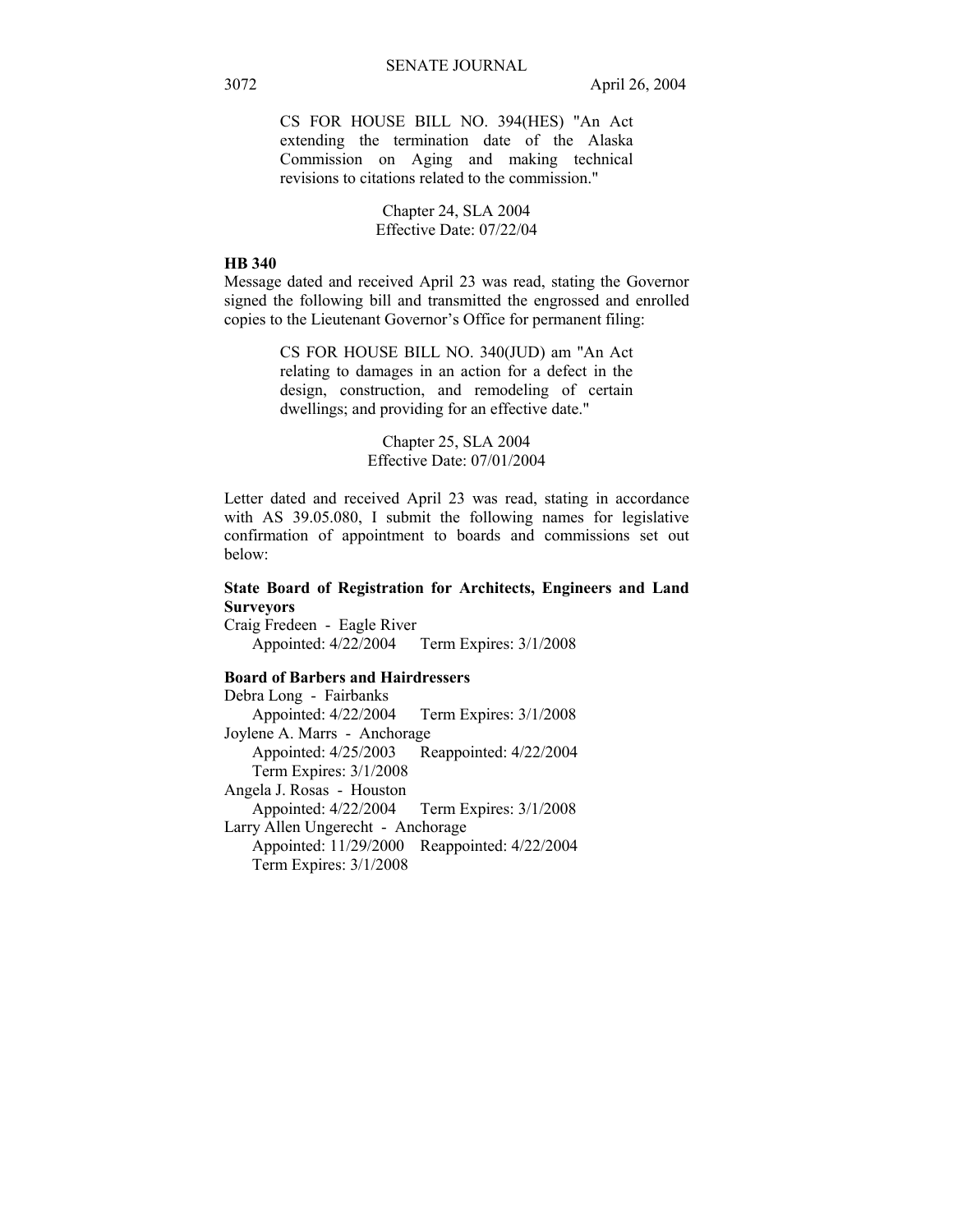The appointments were referred to the Labor and Commerce **Committee** 

### **Board of Governors of the Alaska Bar Association**

Michael J. Hurley - Anchorage

Appointed: 4/22/2004 Term Expires: 3/1/2007

The appointment was referred to the Judiciary Committee.

### **Board of Nursing**

James E. Jurrens - Juneau Appointed: 3/25/2003 Reappointed: 4/22/2004 Term Expires: 3/1/2007

## **Professional Teaching Practices Commission**

Kimberly (Kim) Jockusch - Anchorage Appointed: 2/19/2003 Reappointed: 4/22/2004 Term Expires: 3/1/2007 Dr. Donna Peterson - Soldotna Appointed: 7/1/2001 Reappointed: 4/22/2004 Term Expires: 3/1/2007

### **Board of Social Work Examiners**

Darrell Allman - Anchorage Appointed: 4/22/2004 Term Expires: 3/1/2008 Mildred D. (Tammy) Townsend - Anchorage Appointed: 4/22/2004 Term Expires: 3/1/2007

The appointments were referred to the Health, Education and Social Services Committee.

The resumes for these appointments have been submitted to the Offices of the Senate Secretary and the Chief Clerk.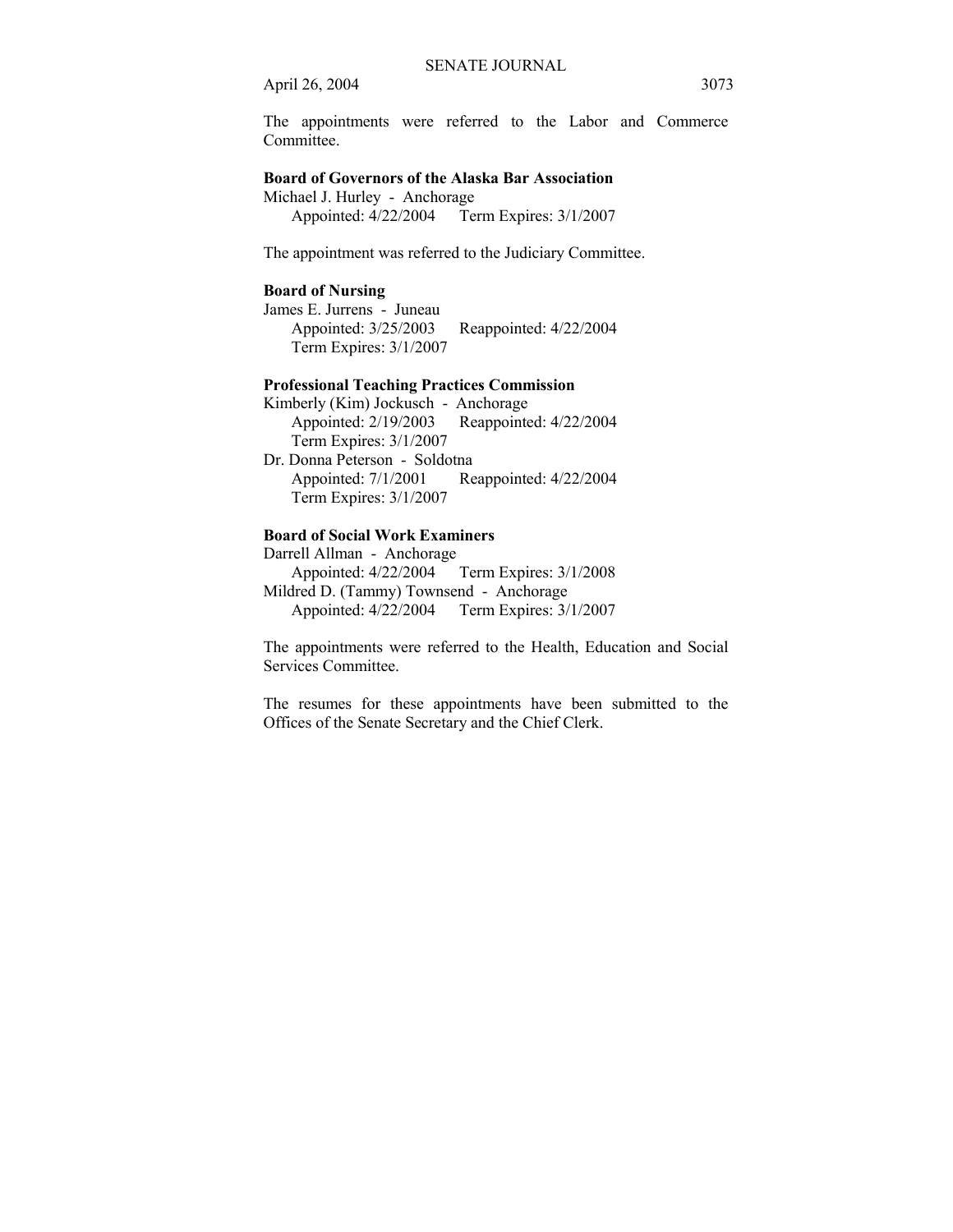### **Messages from the House**

#### **HCR 31**

Message dated April 23 was read, stating the House concurred in the Senate amendment to CS FOR HOUSE CONCURRENT RESOLUTION NO. 31(HES) Proclaiming April 2004 as Traumatic Brain Injury Awareness Month, thus adopting:

> SENATE CS FOR CS FOR HOUSE CONCURRENT RESOLUTION NO. 31(HES) am S Proclaiming June 2004 as Traumatic Brain Injury Awareness Month.

Message dated April 23 was read, stating the House passed and transmitted for consideration:

### **First Reading and Reference of House Resolutions**

### **HCR 32**

CS FOR HOUSE CONCURRENT RESOLUTION NO. 32(EDT) am BY THE HOUSE SPECIAL COMMITTEE ON ECONOMIC DEVELOPMENT, INTERNATIONAL TRADE, AND TOURISM,

> Relating to information infrastructure and establishing the Alaska Information Infrastructure Policy Task Force.

was read the first time and referred to the Labor and Commerce and Finance Committees.

Message dated April 23 was read, stating the House passed and transmitted for consideration:

### **First Reading and Reference of House Bills**

## **HB 319**

CS FOR HOUSE BILL NO. 319(FIN) am BY THE HOUSE FINANCE COMMITTEE, entitled: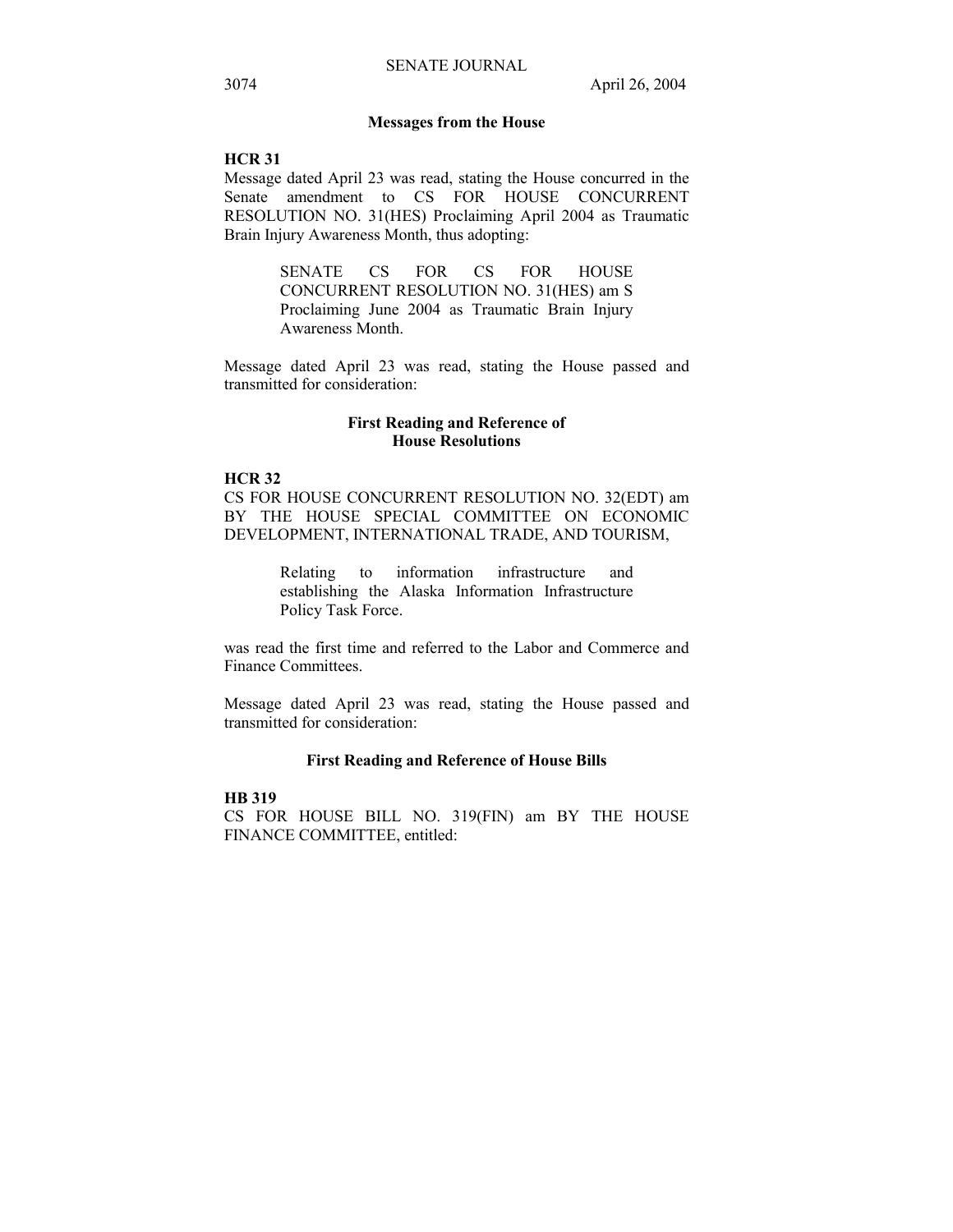"An Act relating to the disposal of state land by lottery; relating to the reservation of rights by the state in land contracts and deeds; relating to the disposal, including sale or lease, of remote recreational cabin sites; and providing for an effective date."

was read the first time and referred to the Resources and Finance **Committees** 

### **HB 425**

CS FOR HOUSE BILL NO. 425(EDU) BY THE HOUSE SPECIAL COMMITTEE ON EDUCATION, entitled:

> "An Act relating to funding for school districts operating secondary school boarding programs and to funding for school districts from which boarding students come; and providing for an effective date."

was read the first time and referred to the Health, Education and Social Services and Finance Committees.

#### **HB 452**

CS FOR HOUSE BILL NO. 452(FIN) am BY THE HOUSE FINANCE COMMITTEE, entitled:

> "An Act relating to licensing and regulation of sport fishing operators and sport fishing guides; authorizing the Department of Fish and Game and the Alaska Commercial Fisheries Entry Commission to release records and reports to the Department of Natural Resources and the Department of Public Safety; and providing for an effective date."

was read the first time and referred to the Resources and Finance Committees.

#### **HB 517**

HOUSE BILL NO. 517(title am) BY THE HOUSE LABOR AND COMMERCE COMMITTEE, entitled: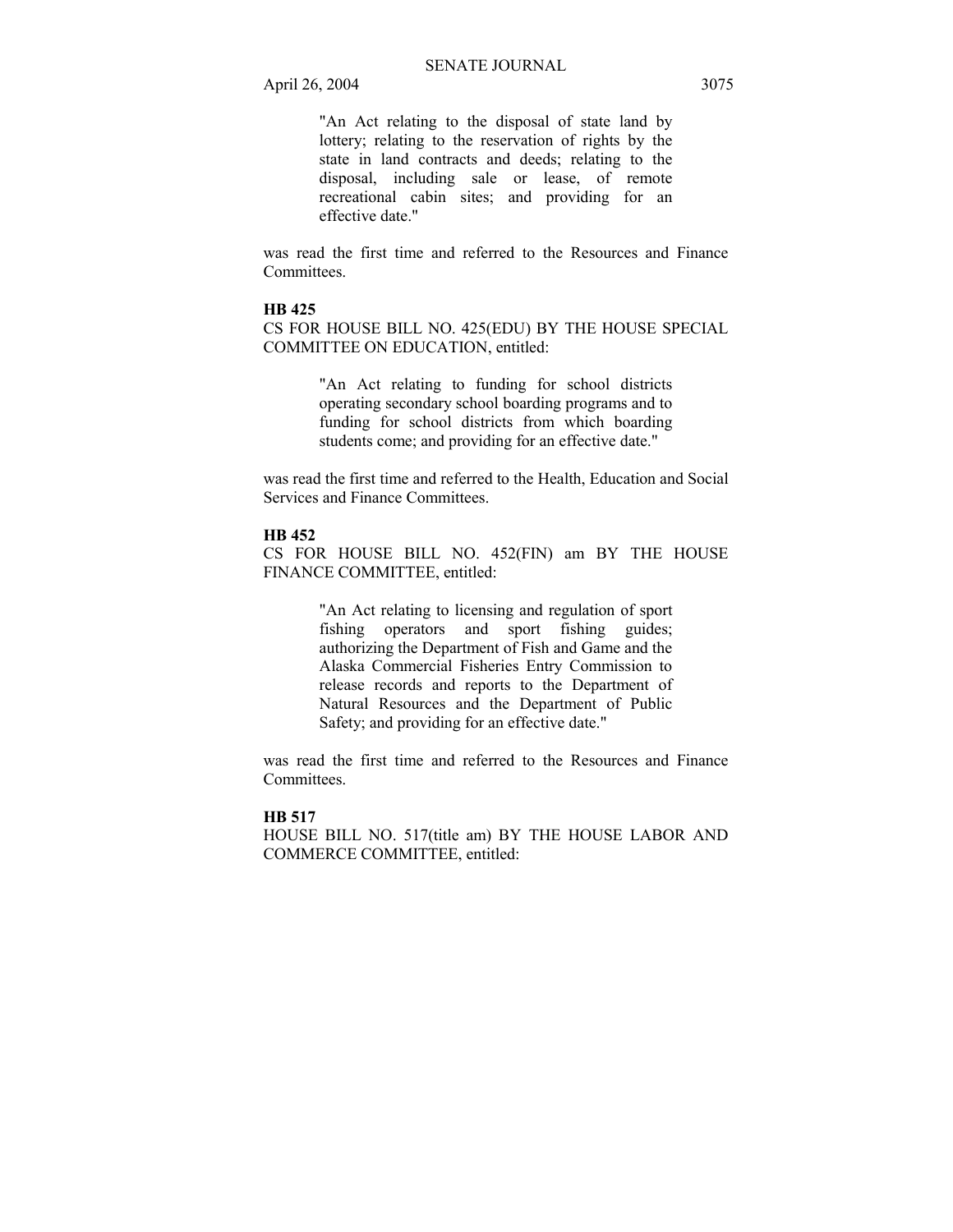"An Act relating to the definition of certain security accounts, including certain reinvestment, investment management, and custody accounts."

was read the first time and referred to the Labor and Commerce Committee.

#### **Standing Committee Reports**

### **SB 231**

The Finance Committee considered SENATE BILL NO. 231 "An Act shortening the time periods after which certain unclaimed property is presumed to be abandoned; and providing for an effective date" and recommended it be replaced with

> CS FOR SENATE BILL NO. 231(FIN) (forthcoming)

Signing do pass: Senators Green, Wilken, Cochairs; Senators Dyson, Bunde, Ben Stevens. Signing no recommendation: Senators Hoffman, Olson.

The following previously published fiscal information applies: Fiscal Note No. 2, Department of Revenue

The bill was referred to the Rules Committee.

### **SB 311**

The Finance Committee considered SENATE BILL NO. 311 "An Act providing for a special deposit for workers' compensation insurers; relating to the board of governors of the Alaska Insurance Guaranty Association; relating to covered workers' compensation claims paid by the Alaska Insurance Guaranty Association; stating the intent of the legislature, and setting out limitations, concerning the interpretation, construction, and implementation of workers' compensation laws; relating to restructuring the Alaska workers' compensation system; eliminating the Alaska Workers' Compensation Board; establishing a division of workers' compensation within the Department of Labor and Workforce Development and assigning certain Alaska Workers'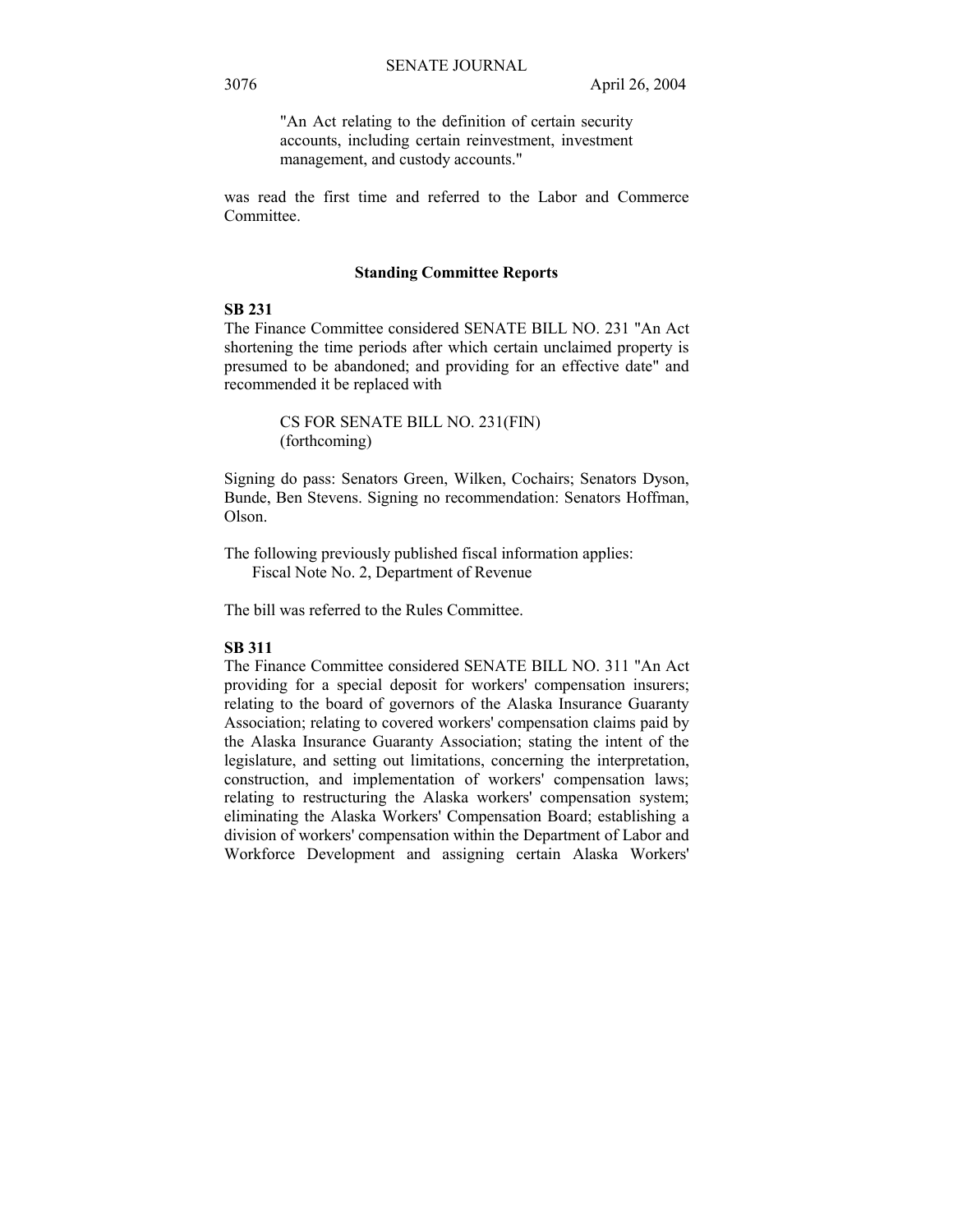Compensation Board functions to the division and the Department of Labor and Workforce Development; establishing a Workers' Compensation Appeals Commission; assigning certain functions of the Alaska Workers' Compensation Board to the Workers' Compensation Appeals Commission; relating to agreements that discharge workers' compensation liability; providing for hearing officers in workers' compensation proceedings; relating to workers' compensation awards; relating to an employer's failure to insure and keep insured or provide security; providing for appeals from compensation orders; relating to workers' compensation proceedings; providing for supreme court jurisdiction of appeals from the Workers' Compensation Appeals Commission; providing for a maximum amount for the cost-of- living adjustment for workers' compensation benefits; providing for administrative penalties for employers uninsured or without adequate security for workers' compensation; relating to assigned risk pools and insurers; and providing for an effective date" and recommended the adoption of the Judiciary Committee Substitute offered on page 2900.

Signing do pass: Senators Green, Wilken, Cochairs; Senators Bunde, Ben Stevens. Signing do not pass: Senators Hoffman, Olson. Signing no recommendation: Senator Dyson.

The following fiscal information was published today: Fiscal Note No. 6, Department of Labor and Workforce Development

The following previously published fiscal information applies: Fiscal Note No. 1, zero, Department of Community and Economic Development Fiscal Note No. 2, zero, Department of Law Fiscal Note No. 4, indeterminate, Department of Administration Fiscal Note No. 5, Alaska Court System

The bill was referred to the Rules Committee.

### **SB 388**

The Judiciary Committee considered SENATE BILL NO. 388 "An Act relating to the creation of a civil legal services fund." Signing do pass: Senator Seekins, Chair. Signing no recommendation: Senators French, Ogan.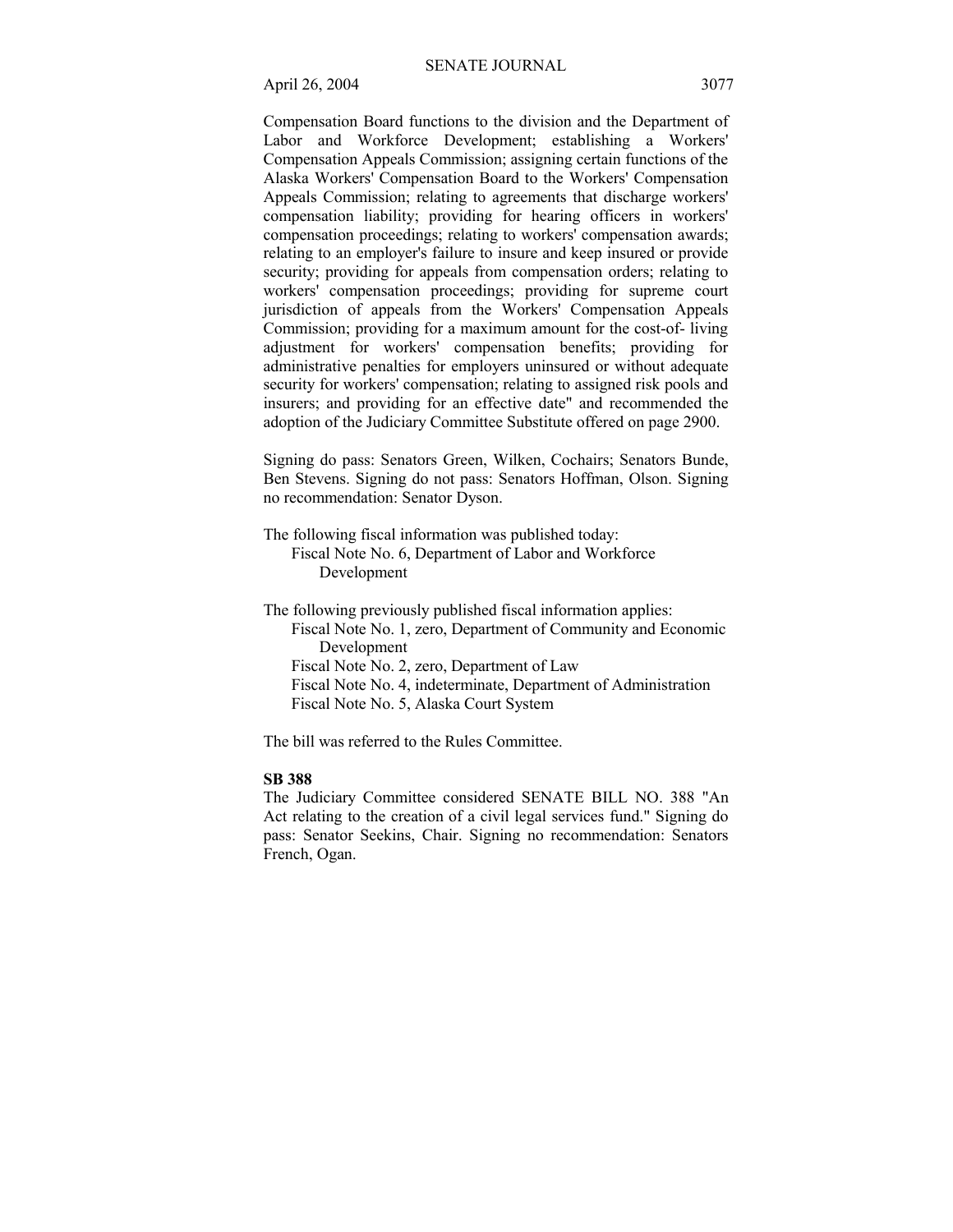The following fiscal information was published today: Fiscal Note No. 1, zero, Office of the Governor

The bill was referred to the Finance Committee.

## **HB 347**

The Finance Committee considered HOUSE BILL NO. 347 "An Act exempting taxicabs from the passenger vehicle rental tax; and providing for an effective date." Signing do pass: Senators Green, Wilken, Cochairs; Senators Dyson, Ben Stevens. Signing no recommendation: Senators Hoffman, Olson, Bunde.

The following previously published fiscal information applies: Fiscal Note No. 1, zero, Department of Revenue

The bill was referred to the Rules Committee.

#### **Consideration of the Calendar**

#### **Second Reading of Senate Bills**

### **SB 365**

SENATE BILL NO. 365 "An Act relating to the regulation of speechlanguage pathologist assistants; and providing for an effective date" was read the second time.

Senator Wilken, Cochair, moved and asked unanimous consent for the adoption of the Finance Committee Substitute offered on page 2920. Without objection, CS FOR SENATE BILL NO. 365(FIN) was adopted.

Senator Ben Stevens moved and asked unanimous consent that the bill be considered engrossed, advanced to third reading and placed on final passage. Without objection, it was so ordered.

CS FOR SENATE BILL NO. 365(FIN) was read the third time.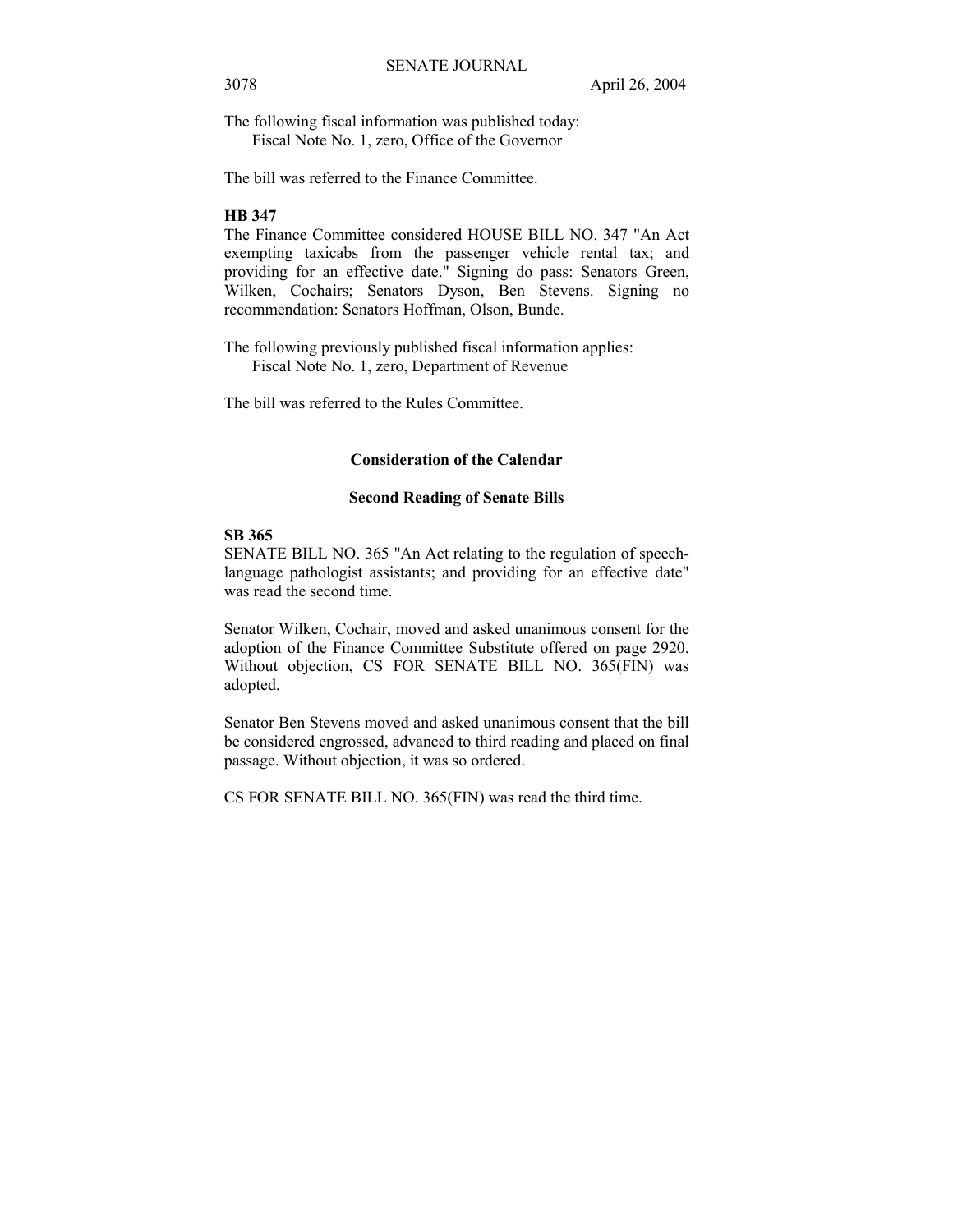The question being: "Shall CS FOR SENATE BILL NO. 365(FIN) "An Act relating to the regulation of speech-language pathologist assistants; and providing for an effective date" pass the Senate?" The roll was taken with the following result:

CSSB 365(FIN) Third Reading - Final Passage Effective Date

#### **YEAS: 20 NAYS: 0 EXCUSED: 0 ABSENT: 0**

Yeas: Bunde, Cowdery, Davis, Dyson, Ellis, Elton, French, Green, Guess, Hoffman, Lincoln, Ogan, Olson, Seekins, Stedman, Stevens B, Stevens G, Therriault, Wagoner, Wilken

and so, CS FOR SENATE BILL NO. 365(FIN) passed the Senate.

Senator Ben Stevens moved and asked unanimous consent that the vote on the passage of the bill be considered the vote on the effective date clause. Without objection, it was so ordered and the bill was referred to the Secretary for engrossment.

#### **SB 389**

SENATE BILL NO. 389 "An Act relating to the conversion of certain corporations to limited liability companies; and providing for an effective date" was read the second time.

Senator Ben Stevens moved and asked unanimous consent that the bill be considered engrossed, advanced to third reading and placed on final passage. Senator Ellis objected.

President Therriault stated SENATE BILL NO. 389 will be on the April 27 calendar.

### **Senate Bills in Second Reading**

### **SB 31**

CS FOR SENATE BILL NO. 31(RES) "An Act relating to a transportation corridor for extension of the Alaska Railroad to Canada and to extension of the Alaska Railroad to connect with the North American railroad system" which had been held in second reading (page 3053) was before the Senate.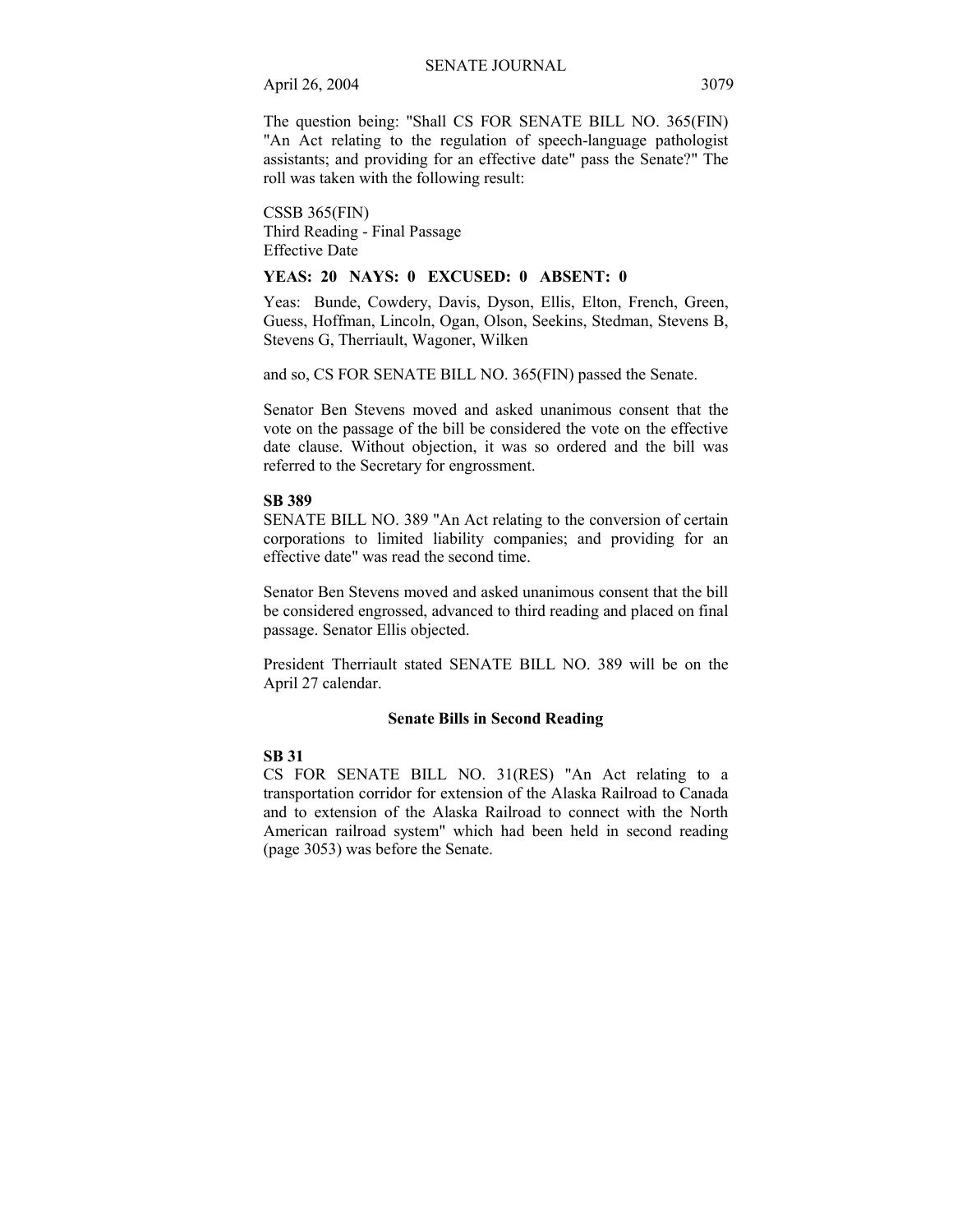Senator Ben Stevens moved and asked unanimous consent that the bill be considered engrossed, advanced to third reading and placed on final passage. Senator Ellis objected.

President Therriault stated CS FOR SENATE BILL NO. 31(RES) will be on the April 27 calendar.

#### **Third Reading of Senate Bills**

# **SB 170**

CS FOR SENATE BILL NO. 170(JUD) was read the third time.

The question being: "Shall CS FOR SENATE BILL NO. 170(JUD) "An Act relating to murder in the second degree, the justification of defense of self or others, immunity from prosecution, sentencing, probation, discretionary parole, and the right to representation in certain criminal proceedings; relating to violation of a custodian's duty; relating to sexual abuse of a minor; relating to release of information concerning certain cases involving a minor; relating to local options regarding alcoholic beverages, the offense of furnishing or delivery of alcoholic beverages to a person under 21 years of age, and forfeiture of property used in, and money or other items of value used in financial transactions derived from, violation of certain laws relating to alcoholic beverages; relating to assault by means of a dangerous instrument; relating to operating or driving a motor vehicle, aircraft, or watercraft while under the influence of an alcoholic beverage, inhalant, or controlled substance, to the refusal to submit to a chemical test, and to the presumptions concerning the chemical analysis of breath or blood; and providing for an effective date" pass the Senate?" The roll was taken with the following result:

CSSB 170(JUD) Third Reading - Final Passage Effective Date

### **YEAS: 18 NAYS: 2 EXCUSED: 0 ABSENT: 0**

Yeas: Bunde, Cowdery, Davis, Dyson, Ellis, Elton, French, Green, Guess, Ogan, Olson, Seekins, Stedman, Stevens B, Stevens G, Therriault, Wagoner, Wilken

Nays: Hoffman, Lincoln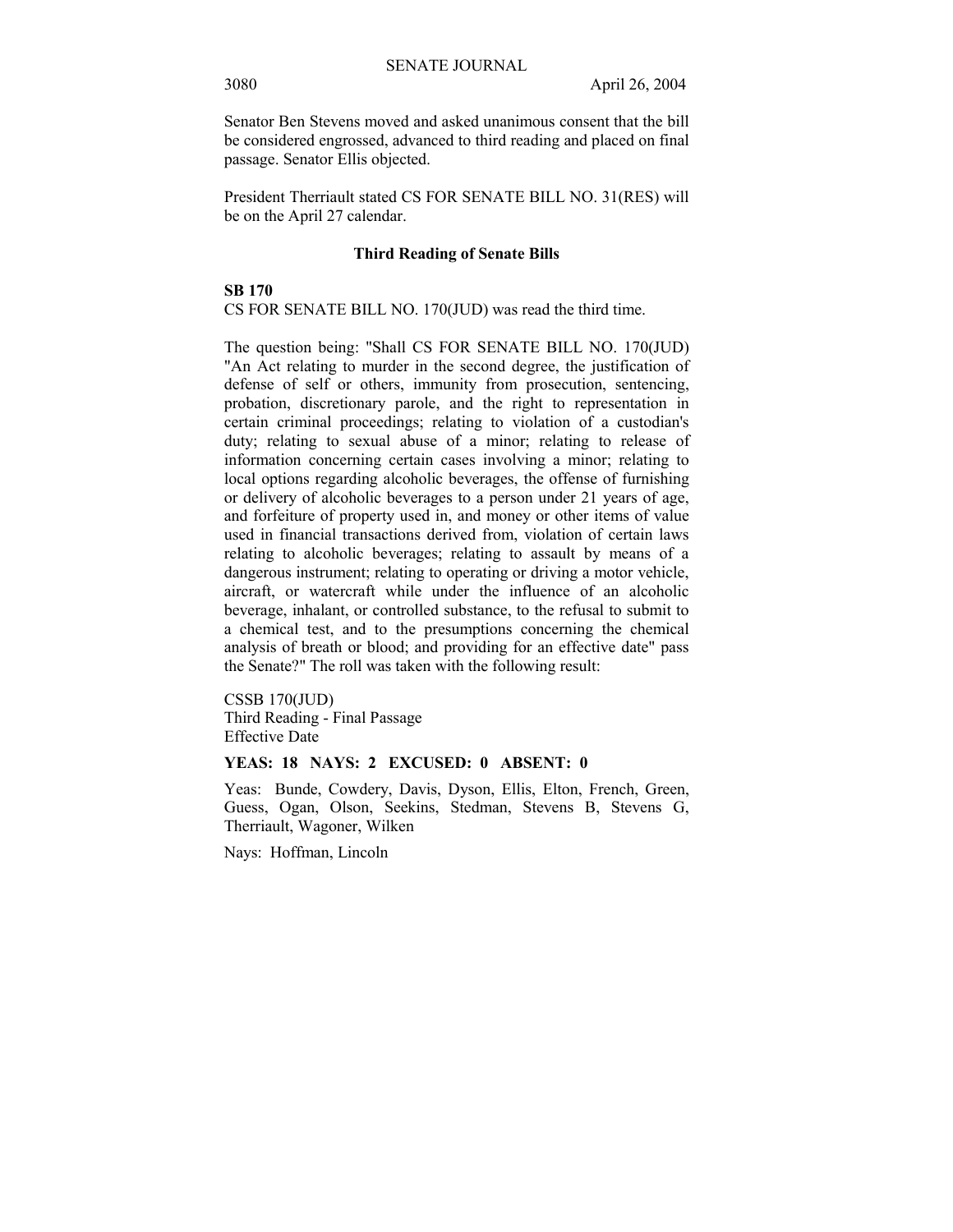and so, CS FOR SENATE BILL NO. 170(JUD) passed the Senate.

Senator Ben Stevens moved and asked unanimous consent that the vote on the passage of the bill be considered the vote on the effective date clause. Without objection, it was so ordered.

Senator Davis gave notice of reconsideration.

#### **SB 387**

SENATE BILL NO. 387 am was read the third time.

The question being: "Shall SENATE BILL NO. 387 am "An Act authorizing the making of certain commercial fishing loans to eligible community quota entities for the purchase of certain fishing quota shares; and providing for an effective date" pass the Senate?" The roll was taken with the following result:

SB 387 am Third Reading - Final Passage Effective Date

### **YEAS: 20 NAYS: 0 EXCUSED: 0 ABSENT: 0**

Yeas: Bunde, Cowdery, Davis, Dyson, Ellis, Elton, French, Green, Guess, Hoffman, Lincoln, Ogan, Olson, Seekins, Stedman, Stevens B, Stevens G, Therriault, Wagoner, Wilken

and so, SENATE BILL NO. 387 am passed the Senate.

Senator Ben Stevens moved and asked unanimous consent that the vote on the passage of the bill be considered the vote on the effective date clause. Without objection, it was so ordered and the bill was referred to the Secretary for engrossment.

#### **Citations**

Honoring – Christopher Partridge Senator(s) Gary Stevens, Therriault, Bunde, Cowdery, Davis, Dyson, Elton, Green, Guess, Hoffman, Lincoln, Olson, Seekins, Stedman, Ben Stevens, Wagoner, Wilken Representative(s) Ogg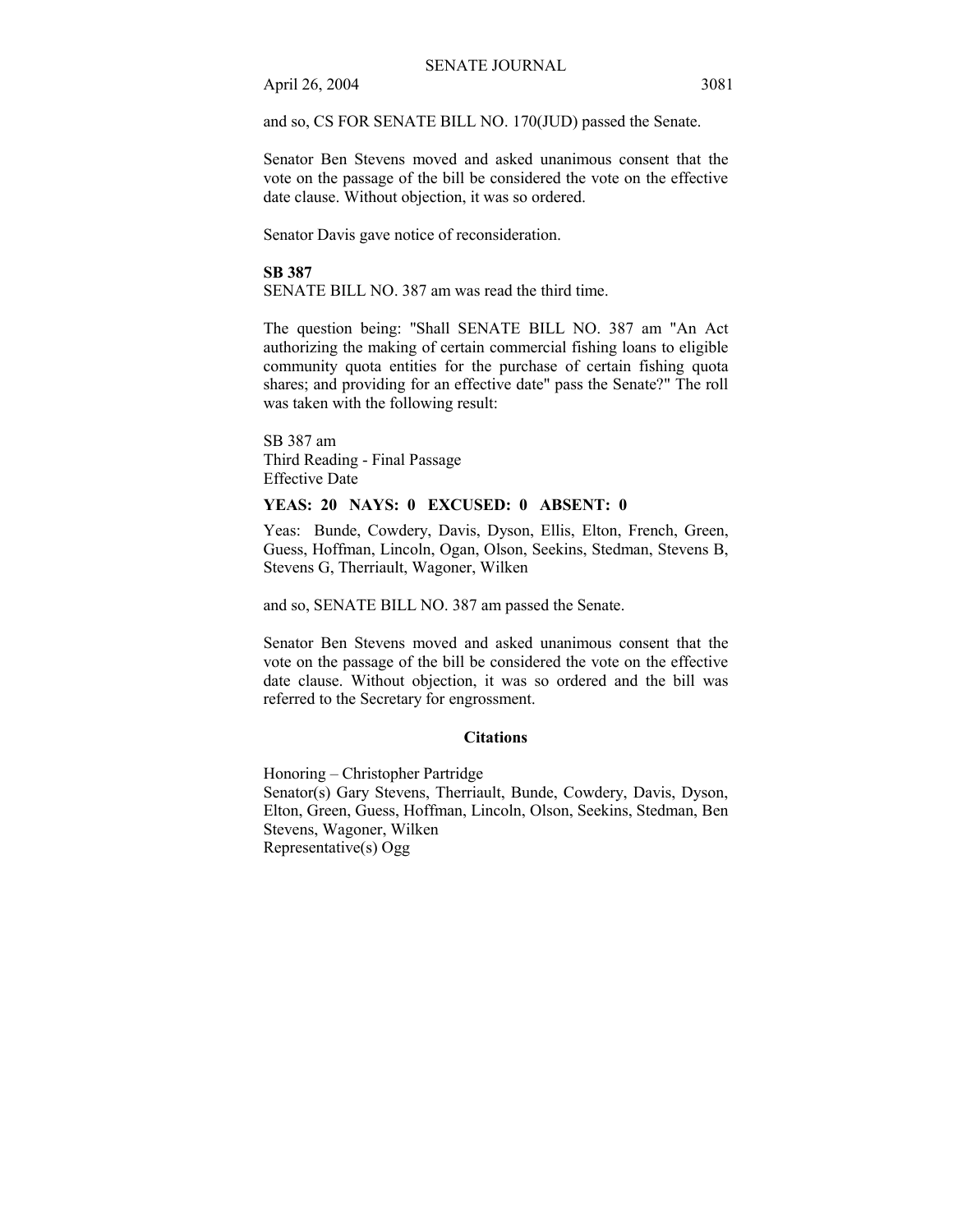In Memoriam - James Guilmet Representative(s) Ogg Senator(s) Gary Stevens, Therriault, Bunde, Cowdery, Davis, Dyson, Elton, Green, Guess, Hoffman, Lincoln, Olson, Seekins, Stedman, Ben Stevens, Wagoner, Wilken

In Memoriam - Troy Davis Representative(s) Crawford Senator(s) Ellis, Davis, Therriault, Bunde, Cowdery, Dyson, Elton, French, Green, Guess, Hoffman, Lincoln, Ogan, Olson, Seekins, Stedman, Ben Stevens, Gary Stevens, Wagoner, Wilken

Senator Ben Stevens moved and asked unanimous consent that the citations be adopted. Without objection, the citations were adopted and referred to the Secretary for transmittal.

### **Unfinished Business**

### **HB 375**

In the event a Conference Committee is required on CS FOR HOUSE BILL NO. 375(FIN) am "An Act making appropriations for the operating and loan program expenses of state government, for certain programs, and to capitalize funds; and providing for an effective date" and

> SENATE CS FOR CS FOR HOUSE BILL NO. 375(FIN) am S(brf sup maj fld S)

President Therriault appointed the following members to a Conference Committee to meet with a like committee from the House to consider the bills:

Senator Green Senator Wilken Senator Hoffman

The Secretary was requested to notify the House.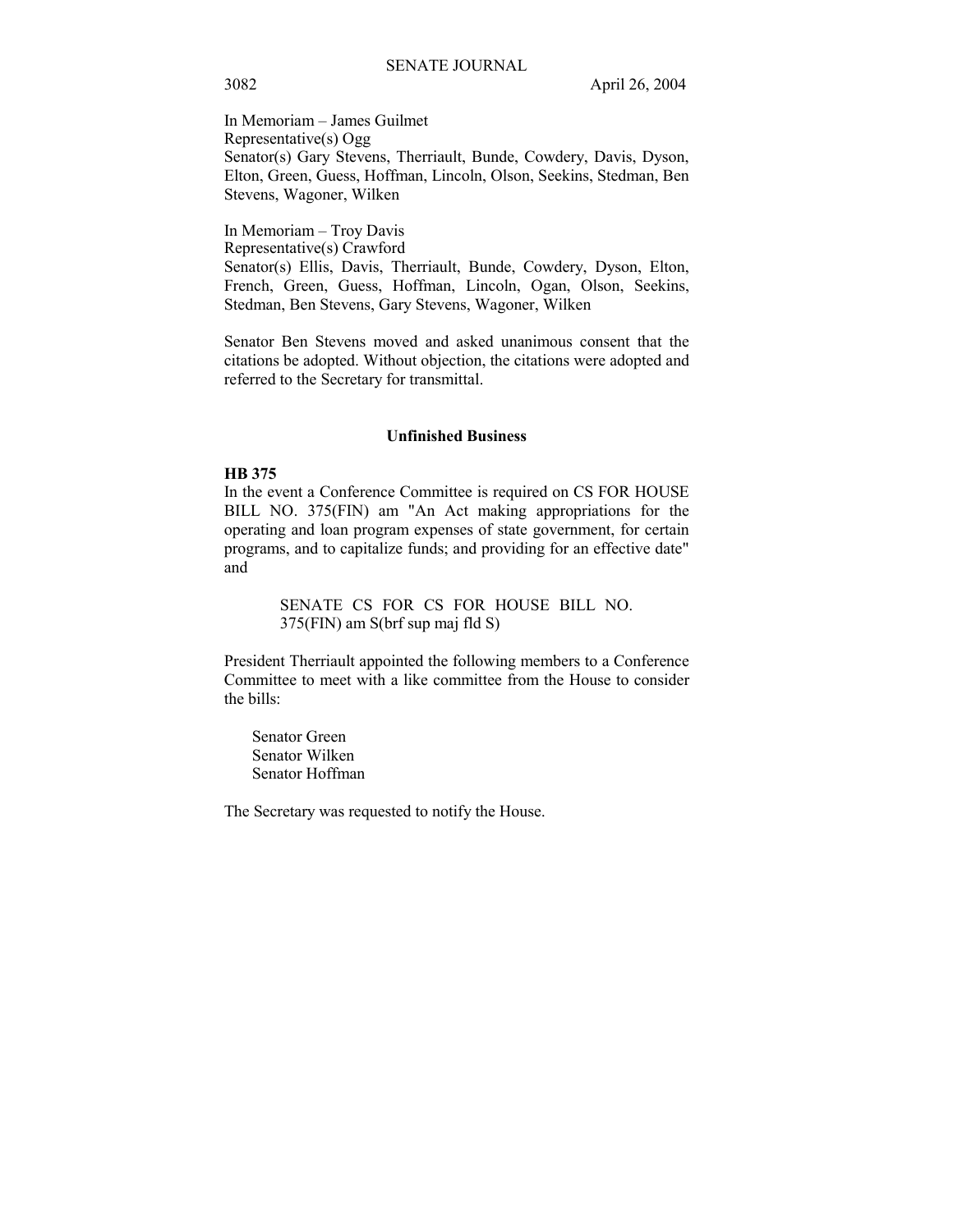#### **HB 377**

In the event a Conference Committee is required on CS FOR HOUSE BILL NO. 377(FIN) "An Act making appropriations for the operating and capital expenses of the state's integrated comprehensive mental health program; and providing for an effective date" and

> SENATE CS FOR CS FOR HOUSE BILL NO. 377(FIN)

President Therriault appointed the following members to a Conference Committee to meet with a like committee from the House to consider the bills:

Senator Green Senator Wilken Senator Hoffman

The Secretary was requested to notify the House.

### **SB 337**

The reconsideration on CS FOR SENATE BILL NO. 337(L&C) "An Act relating to the powers of the Alaska Energy Authority to make grants and loans, to enter into contracts, and to improve, equip, operate, and maintain bulk fuel, waste energy, energy conservation, energy efficiency, and alternative energy facilities and equipment; relating to the bulk fuel revolving loan fund; relating to the Alaska Energy Authority's liability for the provision of technical assistance to rural utilities; relating to the Alaska Energy Authority's investment of the power development fund; repealing the electrical service extension fund; and providing for an effective date" was not taken up this legislative day and the bill was referred to the Secretary for engrossment.

### **Announcements**

Announcements are at the end of the journal.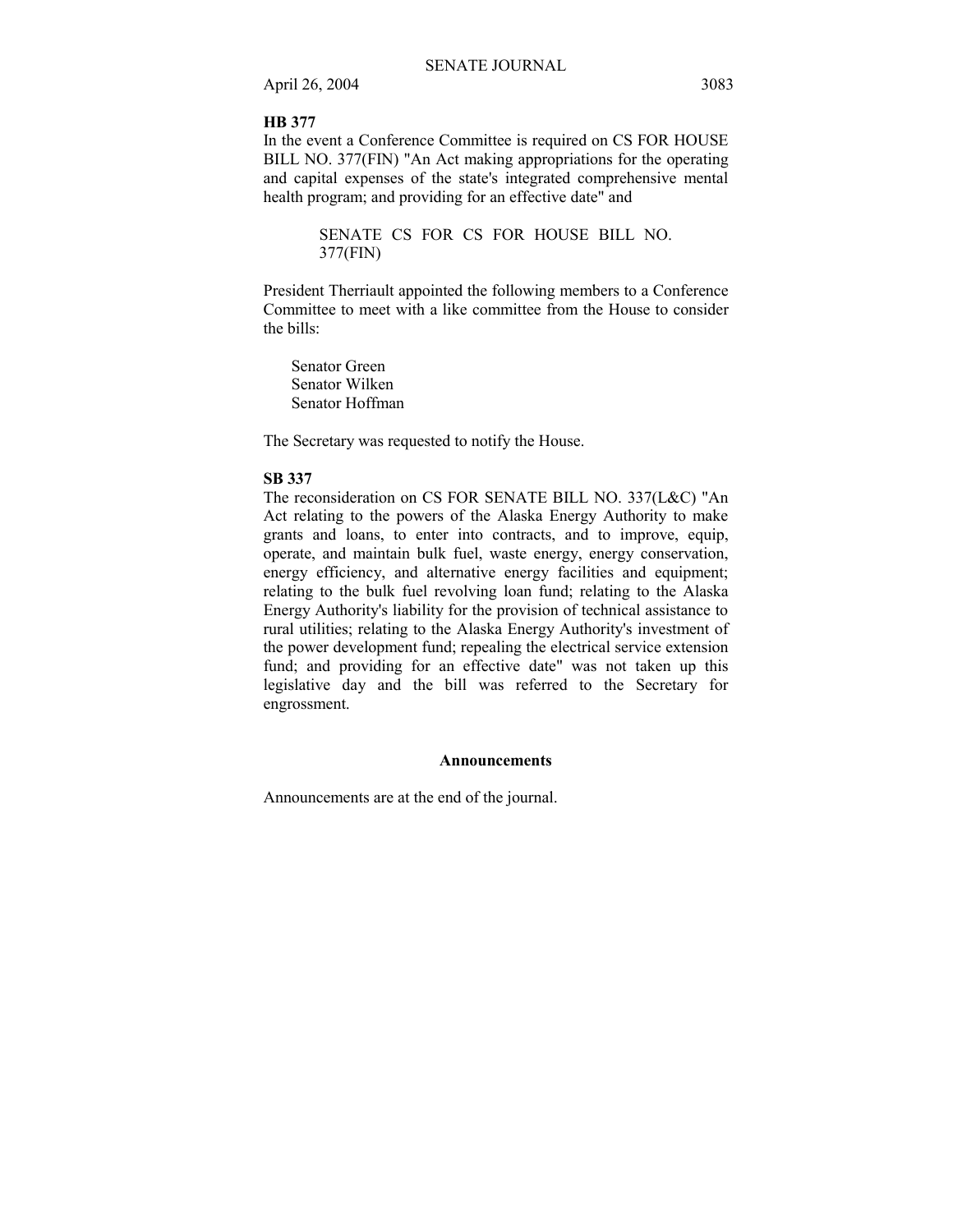#### **Engrossment**

### **SB 337**

CS FOR SENATE BILL NO. 337(L&C) "An Act relating to the powers of the Alaska Energy Authority to make grants and loans, to enter into contracts, and to improve, equip, operate, and maintain bulk fuel, waste energy, energy conservation, energy efficiency, and alternative energy facilities and equipment; relating to the bulk fuel revolving loan fund; relating to the Alaska Energy Authority's liability for the provision of technical assistance to rural utilities; relating to the Alaska Energy Authority's investment of the power development fund; repealing the electrical service extension fund; and providing for an effective date" was engrossed, signed by the President and Secretary and transmitted to the House for consideration.

#### **SB 365**

CS FOR SENATE BILL NO. 365(FIN) "An Act relating to the regulation of speech-language pathologist assistants; and providing for an effective date" was engrossed, signed by the President and Secretary and transmitted to the House for consideration.

#### **SB 387**

SENATE BILL NO. 387 am "An Act authorizing the making of certain commercial fishing loans to eligible community quota entities for the purchase of certain fishing quota shares; and providing for an effective date" was engrossed, signed by the President and Secretary and transmitted to the House for consideration.

#### **HB 375**

SENATE CS FOR CS FOR HOUSE BILL NO. 375(FIN) am S(brf sup maj fld S) "An Act making appropriations for the operating and loan program expenses of state government, for certain programs, and to capitalize funds; and providing for an effective date" was engrossed, signed by the President and Secretary and returned to the House for consideration.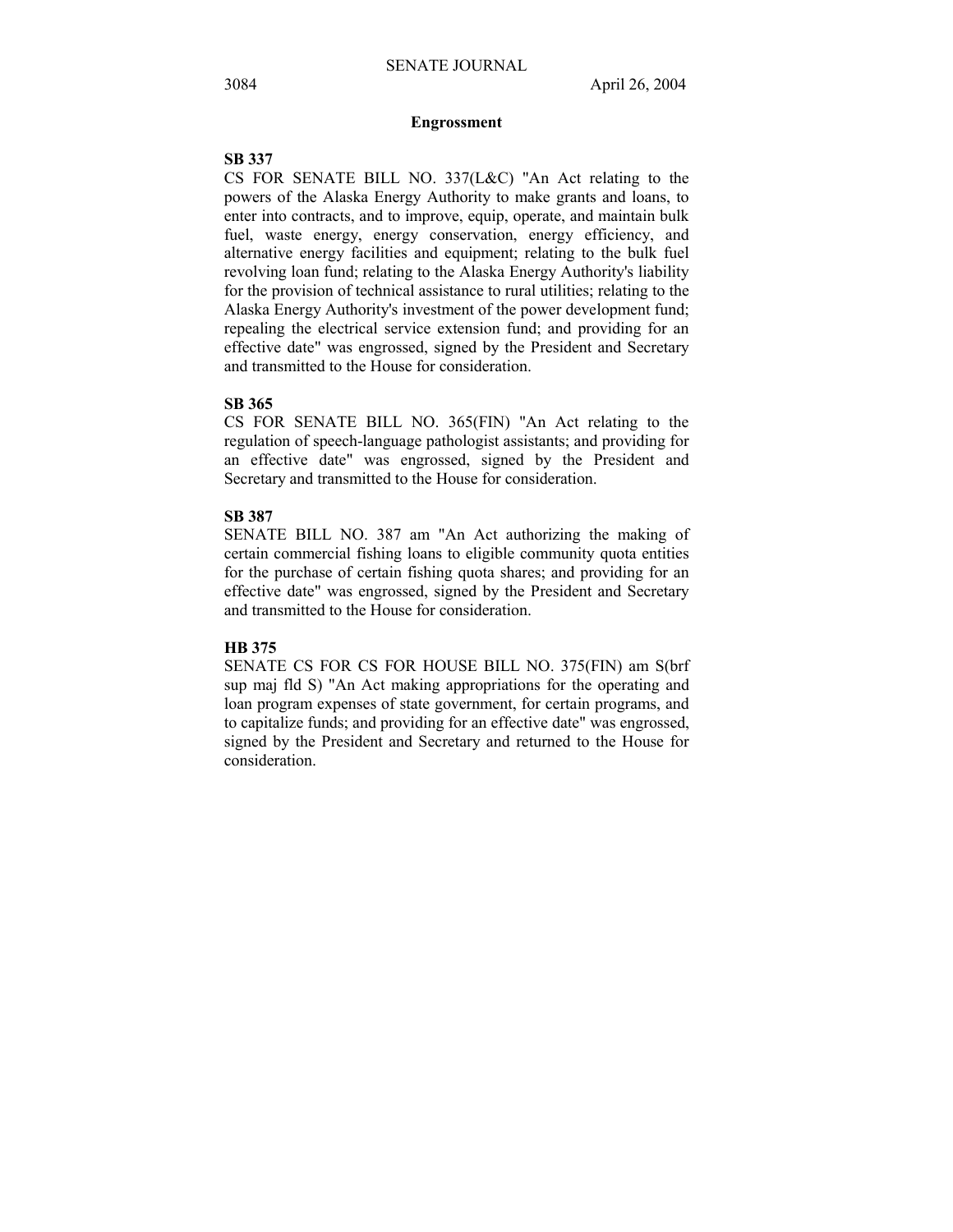# **Adjournment**

Senator Ben Stevens moved and asked unanimous consent that the Senate stand in adjournment until 11:00 a.m., April 27, 2004. Without objection, the Senate adjourned at 11:51 a.m.

> Kirsten Waid Secretary of the Senate

> > April 2004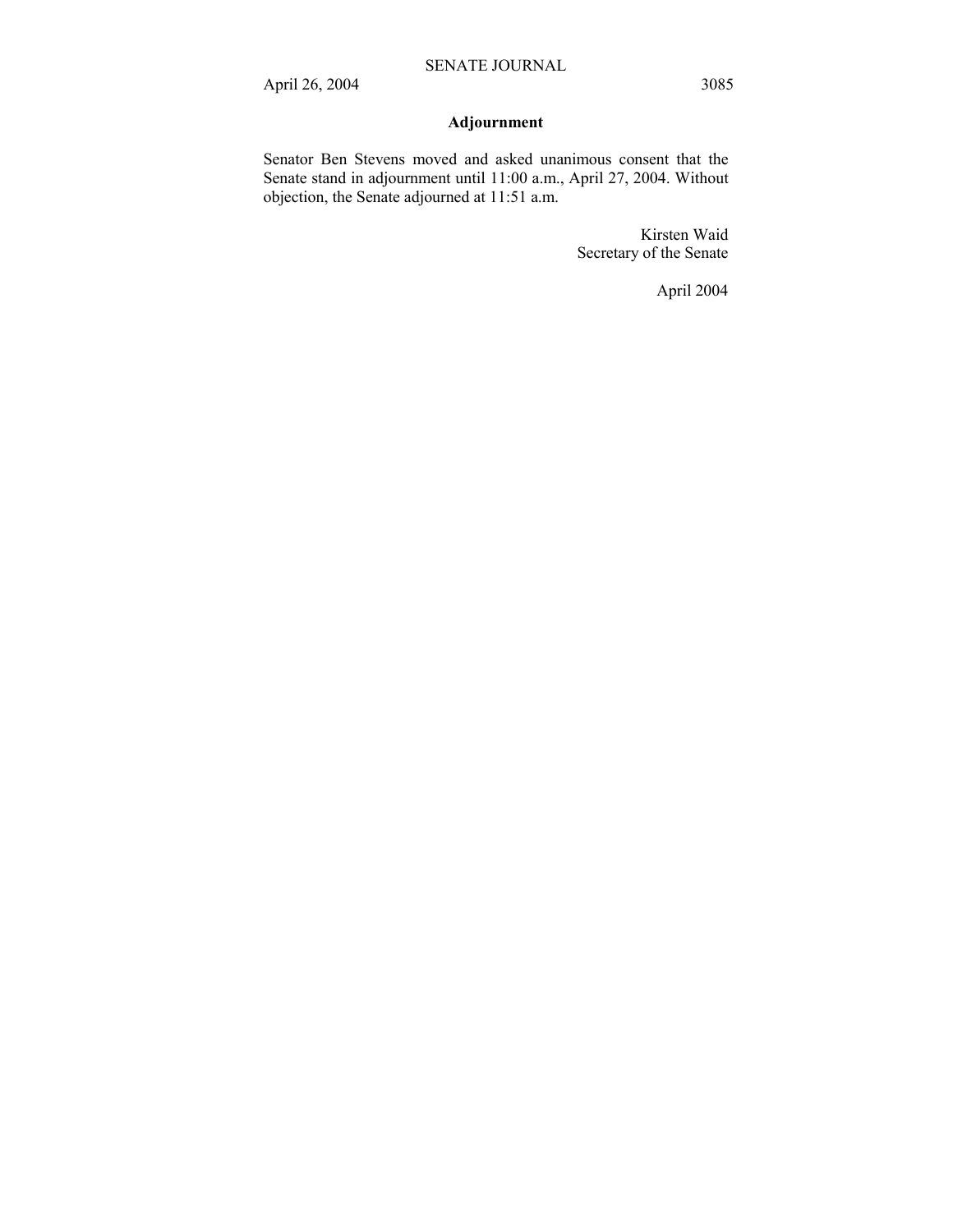#### **Announcements**

Americans with Disabilities Act Notice - Persons with disabilities who require special accommodation or alternative communication formats to access committee meetings may contact the appropriate committee office or the Legislative Information Office in their community. Reasonable advance notice is needed to accommodate the request. For further information, call the ADA Coordinator at 465-3854 Voice/465-4980 TDD.

## **STANDING COMMITTEES**

+ indicates teleconference

= indicates bill previously heard/scheduled

# **COMMUNITY & REGIONAL AFFAIRS**

| Apr 26 | Monday<br>No Meeting Scheduled    | Fahrenkamp 203 | 1:30 PM |
|--------|-----------------------------------|----------------|---------|
| Apr 28 | Wednesday<br>No Meeting Scheduled | Fahrenkamp 203 | 1:30 PM |
| Apr 30 | Friday<br>No Meeting Scheduled    | Fahrenkamp 203 | 1:30 PM |

## **FINANCE**

|         | Apr 26 Monday                               | <b>Senate Finance 532</b>                           | 9:00 AM |
|---------|---------------------------------------------|-----------------------------------------------------|---------|
|         | += SB 368 TOBACCO TAX; LICENSING; PENALTIES |                                                     |         |
|         |                                             | += SB 364 LIMIT STATE AID FOR MENTAL HEALTH CARE    |         |
|         |                                             | += SB 278 LABOR & WORKFORCE DEVELOPMENT FEES        |         |
|         |                                             | += SB 231 DECREASE TIME TO CLAIM UNCLAIMED PROPERTY |         |
|         |                                             | += HB 347 EXEMPT TAXIS FROM VEHICLE RENTAL TAX      |         |
| $+$ $-$ | Bills Previously Heard/Scheduled            |                                                     |         |
|         |                                             | += SB 311 INSURANCE & WORKERS' COMPENSATION SYSTEM  |         |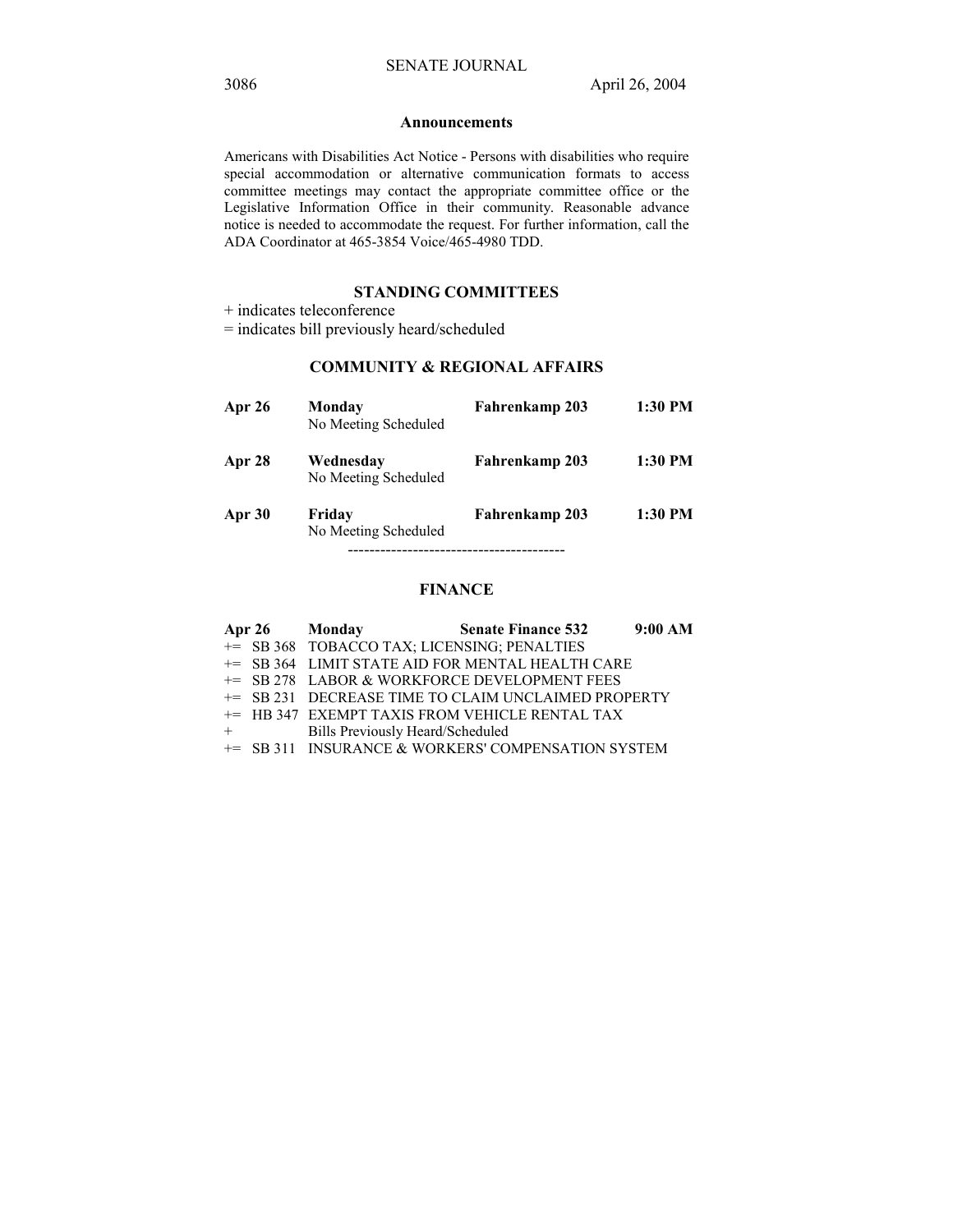# **FINANCE (continued)**

| $+$<br>$+$<br>$+$        | $+$ SB 379<br>$+$ SB 393<br>$+=$ SB 306<br>$+=$ SB 307<br>$+=$ SB 65<br>SB 136<br>SB 278 | Apr 27 Tuesday<br>NATUROPATHIC MEDICINE<br>CORRECTIONAL FACILITY EXPANSION<br><b>Bills Previously Heard/Scheduled</b><br>RESIDENTIAL PROPERTY TAX EXEMPTION | <b>Senate Finance 532</b> 9:00 AM<br>+ SB 272 DEFERRED DEPOSIT ADVANCES (PAYDAY LOANS)<br>PERM FUND BOARD PUBLIC MEMBER REMOVAL<br>TAKE PERM FUND DIVIDEND FOR UNIV FEES<br>APPEAL BONDS: TOBACCO SETTLEMENT PARTIES<br>LABOR & WORKFORCE DEVELOPMENT FEES<br>+= SB 364 LIMIT STATE AID FOR MENTAL HEALTH CARE |         |
|--------------------------|------------------------------------------------------------------------------------------|-------------------------------------------------------------------------------------------------------------------------------------------------------------|----------------------------------------------------------------------------------------------------------------------------------------------------------------------------------------------------------------------------------------------------------------------------------------------------------------|---------|
| $+$<br>$+$               | SB 392<br>$+$ HB 486                                                                     | + SB 281 GENETICALLY MODIFIED FISH<br>REGULATORY COMMISSION OF ALASKA<br>Bills Previously Heard/Scheduled                                                   | Apr 28 Wednesday Senate Finance 532<br>+ SB 282 PREPARED FOOD: WILD/FARMED FISH DISCLOSURE<br>MINING RECLAMATION ASSURANCES/FUND                                                                                                                                                                               | 9:00 AM |
| $+$<br>$+$               | Apr $29$<br>SB 349                                                                       | MIDWIFERY BIRTH CENTER LICENSING<br><b>Bills Previously Heard/Scheduled</b>                                                                                 | Thursday Senate Finance 532 9:00 AM<br>+ SB 284 PF DIVIDEND APPLICATION RECORDS PRIVATE                                                                                                                                                                                                                        |         |
| $+$<br>$+$<br>$+$<br>$+$ |                                                                                          | Apr 30 Friday<br><b>Bills Previously Heard/Scheduled</b>                                                                                                    | Senate Finance 532 9:00 AM<br>SB 232 RETIREMENT:TEACHERS/JUDGES/PUB EMPLOYEES<br>HB 123 ALASKA WORKFORCE INVESTMENT BOARD<br>HB 503 TOBACCO MASTER SETTLEMENT AGREEMENT<br><b>HEALTH, EDUCATION &amp; SOCIAL SERVICES</b>                                                                                      |         |

| Apr 26 | Monday<br>-- Meeting Canceled --              | <b>Butrovich 205</b> | 1:30 PM |
|--------|-----------------------------------------------|----------------------|---------|
| $+$    | Bills Previously Heard/Scheduled              |                      |         |
| Apr 28 | Wednesday<br>Bills Previously Heard/Scheduled | <b>Butrovich 205</b> | 1:30 PM |
| Apr 30 | Friday<br>Bills Previously Heard/Scheduled    | <b>Butrovich 205</b> | 1:30 PM |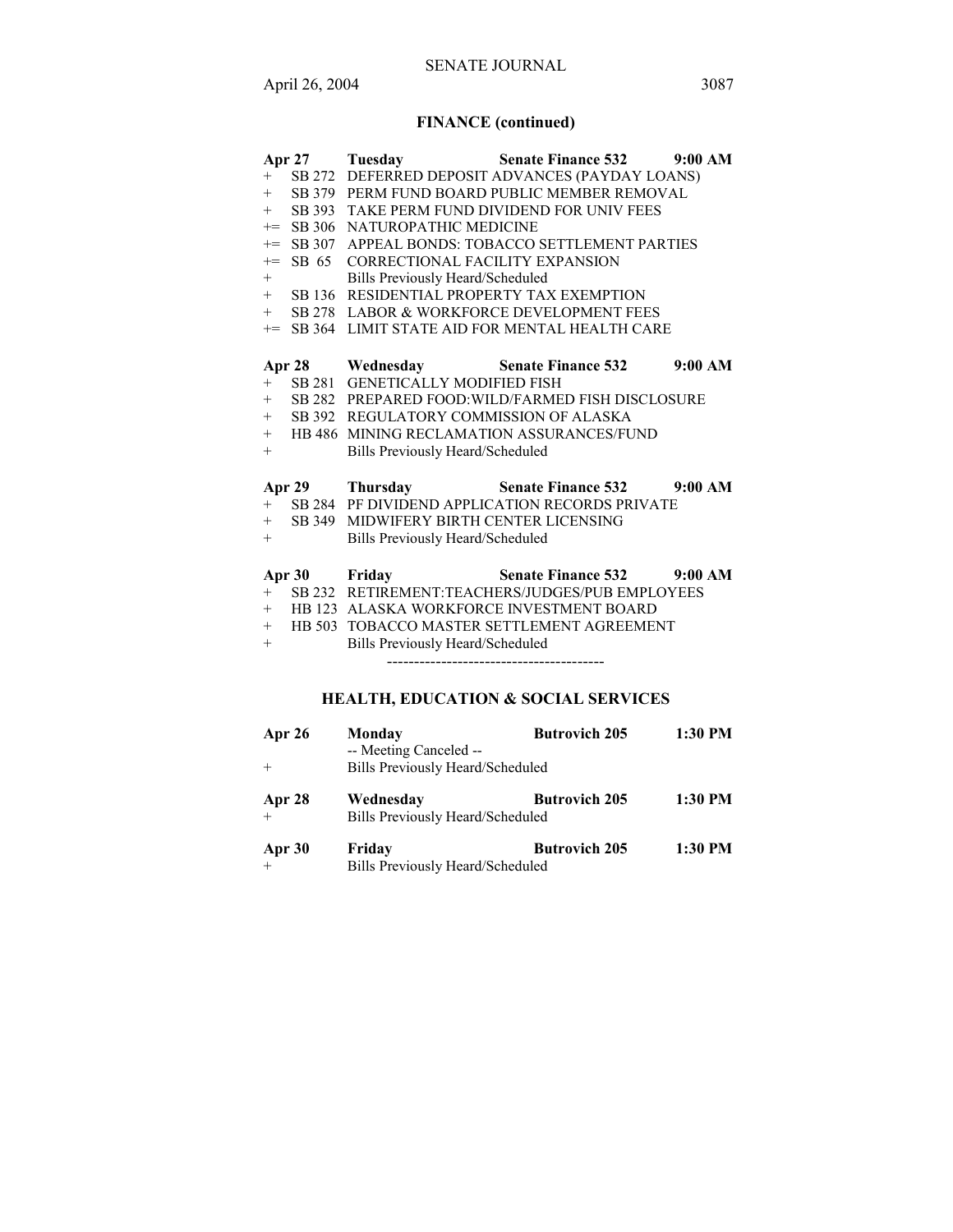# **JUDICIARY**

|                                  | Apr 26 | Monday                                           | <b>Butrovich 205</b> | 8:00 AM |
|----------------------------------|--------|--------------------------------------------------|----------------------|---------|
| $+$                              |        | SB 388 CIVIL LEGAL SERVICES FUND                 |                      |         |
| $^+$                             |        | HB 188 BAIL SCHEDULE FOR SKIING VIOLATION        |                      |         |
| $^{+}$                           |        | <b>HB 25 HEALTH CARE SERVICES DIRECTIVES</b>     |                      |         |
| $^{+}$                           |        | Bills Previously Heard/Scheduled                 |                      |         |
|                                  |        |                                                  |                      |         |
|                                  |        | Apr 27 Tuesday                                   | <b>Butrovich 205</b> | 8:00 AM |
| $+$                              |        | HB 385 AWARDING CHILD CUSTODY                    |                      |         |
| $+$                              |        | HB 227 DISTRICT COURTS & SMALL CLAIMS            |                      |         |
| $^{+}$                           |        | HB 428 CIVIL PENALTY: UNDERAGE ALCOHOL PURCHASES |                      |         |
| $^+$                             |        | Bills Previously Heard/Scheduled                 |                      |         |
|                                  |        |                                                  |                      |         |
| Apr 28                           |        | Wednesday                                        | <b>Butrovich 205</b> | 8:00 AM |
| $+$                              |        | Confirmation Hearings:                           |                      |         |
|                                  |        | Violent Crimes Compensation Board                |                      |         |
|                                  |        | David Ingraham, Gerad Godfrey                    |                      |         |
|                                  |        | Board of Governors of the Alaska Bar             |                      |         |
|                                  |        | Joe N. Faulhaber, Michael J. Hurley              |                      |         |
|                                  |        | Commission of Judicial Conduct                   |                      |         |
|                                  |        | Peter J. Aschenbrenner, Thomas G. Nave           |                      |         |
| $^{+}$                           |        | HB 15 SOLICITATIONS/CONSUMER PROTECTION          |                      |         |
| $+=$                             | HB 29  | REAL PROPERTY TRANSACTIONS/LICENSEES             |                      |         |
|                                  |        | <pending referral=""></pending>                  |                      |         |
| $^+$                             |        | <b>Bills Previously Heard/Scheduled</b>          |                      |         |
|                                  |        |                                                  |                      |         |
| Apr 29                           |        | <b>Thursday</b>                                  | <b>Butrovich 205</b> | 8:00 AM |
|                                  |        | -- Agenda to be Announced --                     |                      |         |
| $\hspace{0.1mm} +\hspace{0.1mm}$ |        | Bills Previously Heard/Scheduled                 |                      |         |
|                                  |        |                                                  |                      |         |
| Apr 30                           |        | Friday                                           | <b>Butrovich 205</b> | 8:00 AM |
|                                  |        | -- Agenda to be Announced --                     |                      |         |
| $\hspace{0.1mm} +\hspace{0.1mm}$ |        | Bills Previously Heard/Scheduled                 |                      |         |
|                                  |        |                                                  |                      |         |
|                                  |        |                                                  |                      |         |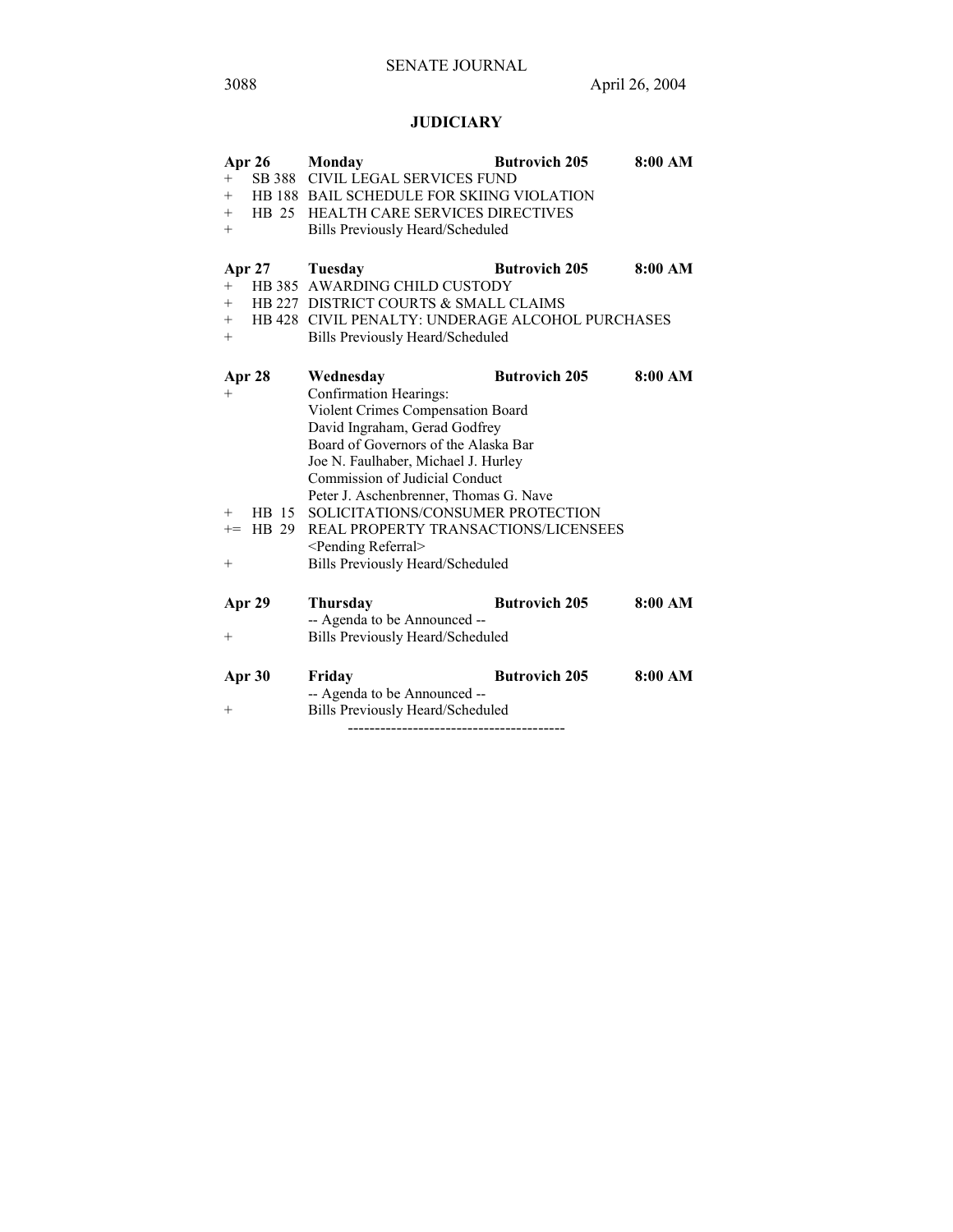## **LABOR & COMMERCE**

|  | Apr 27 Tuesday                                   | Beltz 211 1:30 PM |  |
|--|--------------------------------------------------|-------------------|--|
|  | HB 549 UNSOLICITED COMMUNICATION: AIRCRAFT CRASH |                   |  |
|  | Bills Previously Heard/Scheduled                 |                   |  |
|  | Including, but not Limited to:                   |                   |  |
|  | += SB 377 STATE MECHANICAL CODE                  |                   |  |
|  | <bill hearing="" listen="" only=""></bill>       |                   |  |
|  | += HB 29 REAL PROPERTY TRANSACTIONS/LICENSEES    |                   |  |

- <Bill Hearing Listen Only>
- += HB 305 UNEMPLOYMENT COMPENSATION BENEFITS <Bill Hearing Listen Only>
- += SB 254 TOURISM & RECREATION ASSESSMENT
- += SB 369 UNIV. STUDENT PRACTICUM LIABILITY/WAGES
- += HB 464 EXTEND BOARD OF REAL ESTATE APPRAISERS
- += HB 419 REGIONAL SEAFOOD DEVELOPMENT ASS'NS./TAX
- += HB 351 CARBON MONOXIDE DETECTION DEVICES
- += HB 339 TRADE PRACTICES: FREE TRIAL/OPT-OUT PLANS
- += HB 540 WORKERS' COMPENSATION INSURANCE RATES <Pending Referral>

| Apr 29 | <b>Thursday</b>                                | Beltz 211 | 1:30 PM |
|--------|------------------------------------------------|-----------|---------|
|        | Bills Previously Heard/Scheduled               |           |         |
|        | Premera/Blue Cross Blue Shield Conversion      |           |         |
|        | "An Overview So Far"                           |           |         |
|        | Confirmation Hearings:                         |           |         |
|        | Alcoholic Beverage Control Board               |           |         |
|        | <b>State Assessment Review Board</b>           |           |         |
|        | Board of Marine Pilots                         |           |         |
|        | Alaska Workers' Compensation Board             |           |         |
| $^{+}$ | HB 430 EMPLOYEES UNDER 21 AT LICENSED PREMISES |           |         |
| $^{+}$ | <b>HB 423 TAXICAB DRIVER LIABILITY</b>         |           |         |
|        | HD 410 EVTENIN DE AL ECT ATE COMMICCION        |           |         |

+ HB 418 EXTEND REAL ESTATE COMMISSION ----------------------------------------

#### **RESOURCES**

| Apr 26 | Monday | <b>Butrovich 205</b>                           | 3:30 PM |
|--------|--------|------------------------------------------------|---------|
|        |        | $+=$ SB 132 MINTO FLATS GAME REFUGE & TOWNSITE |         |

+ Bills Previously Heard/Scheduled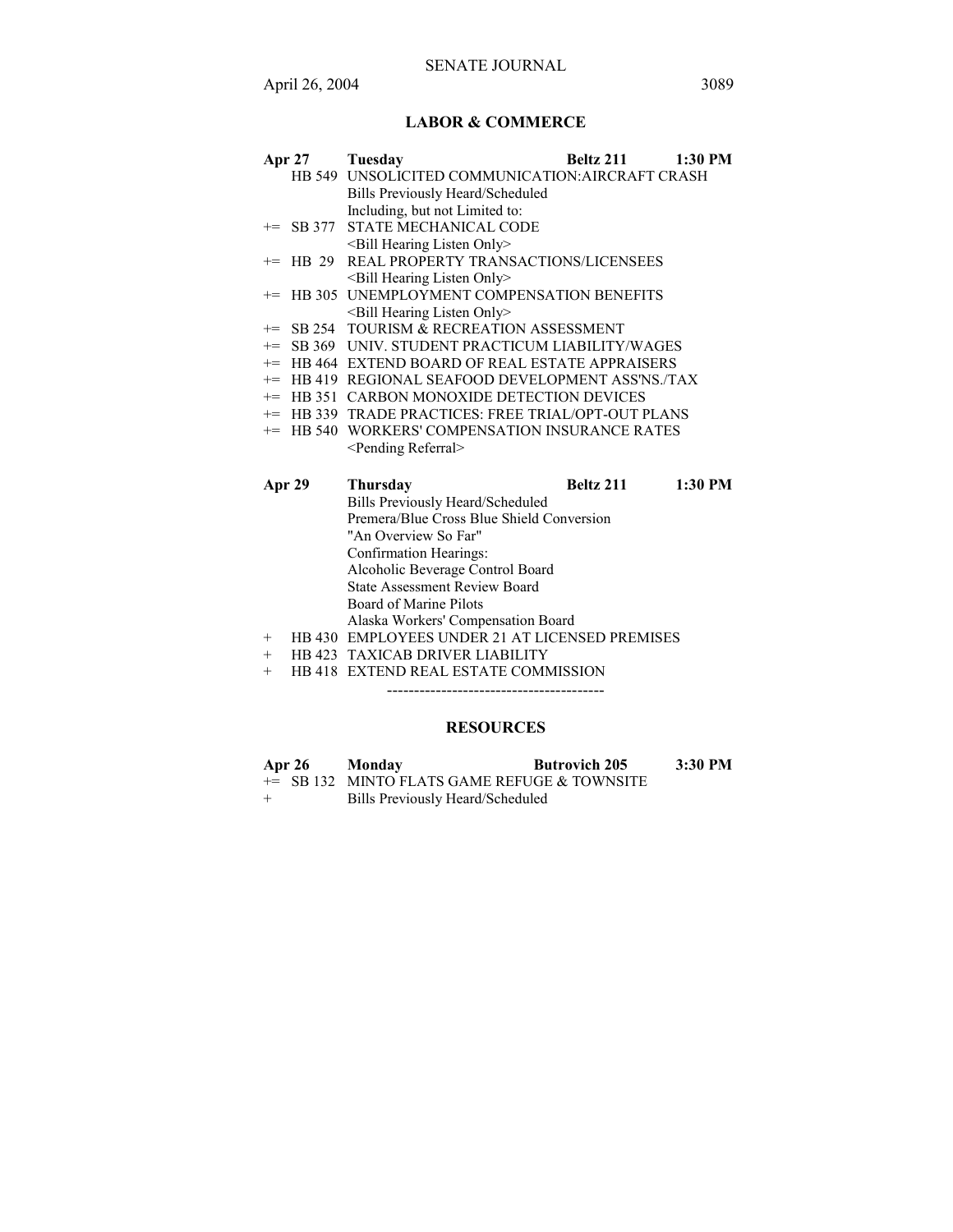# **RESOURCES (continued)**

|     | Apr 28 Wednesday                                    | Butrovich 205 3:30 PM |  |
|-----|-----------------------------------------------------|-----------------------|--|
|     | + HB 417 AK NATURAL GAS DEV. AUTHORITY INITIATIVE   |                       |  |
| $+$ | <b>Bills Previously Heard/Scheduled</b>             |                       |  |
|     |                                                     |                       |  |
|     |                                                     |                       |  |
|     | Apr 30 Friday                                       | Butrovich 205 3:30 PM |  |
|     | += SB 312 CONVENTIONAL & NONCONVENTIONAL GAS LEASES |                       |  |

+ Bills Previously Heard/Scheduled

----------------------------------------

# **STATE AFFAIRS**

|        | <b>Apr 27</b> | Tuesday                                                | Beltz 211         | $3:30$ PM |
|--------|---------------|--------------------------------------------------------|-------------------|-----------|
| $+$    |               | SJR 33 CONGRESSIONAL VOTE ON JUDICIAL NOMINATION       |                   |           |
| $^{+}$ |               | HB 534 MAKE OFFICE OF VICTIMS RIGHTS PERMANENT         |                   |           |
| $^{+}$ |               | HB 334 UNLAWFUL EXPLOITATION OF MINOR/CHILD PORN       |                   |           |
| $+$    |               | HB 405 SCHOOL PERFORMANCE DESIGNATION/REPORT           |                   |           |
| $+$    |               | <b>HB 438 MOVE OVER LAW FOR DRIVERS</b>                |                   |           |
|        |               | Bills Previously Heard/Scheduled                       |                   |           |
|        |               |                                                        |                   |           |
|        |               | Apr 29 Thursday                                        | Beltz 211 3:30 PM |           |
| $+$    |               | HJR 36 MITIGATING GLACIER BAY FISHING CLOSURES         |                   |           |
| $^{+}$ |               | <b>HB 273 PARENTS' WAIVER OF CHILD'S SPORTS CLAIM</b>  |                   |           |
| $^{+}$ |               | HB 467 COMMEMORATIVE QUARTERS COMMISSION               |                   |           |
| $^{+}$ |               | HB 476 AK STATEHOOD CELEBRATION COMMISSION             |                   |           |
| $+$    |               | <b>HB 353 JURY DUTY EXEMPTION FOR CERTAIN TEACHERS</b> |                   |           |

Bills Previously Heard/Scheduled

----------------------------------------

# **TRANSPORTATION**

| <b>Apr 27</b> | Tuesday                                         | <b>Butrovich 205</b> | $1:30$ PM |
|---------------|-------------------------------------------------|----------------------|-----------|
|               | SB 391 DALTON HIGHWAY TRAP LINE ACCESS          |                      |           |
|               | SCR 25 STATE CONSTRUCTION/MAINTENANCE CONTRACTS |                      |           |
|               | SB 394 AIDEA BONDS FOR LYNN CANAL PORT          |                      |           |

**Apr 29 Thursday Butrovich 205 1:30 PM**  Bills Previously Heard/Scheduled ----------------------------------------